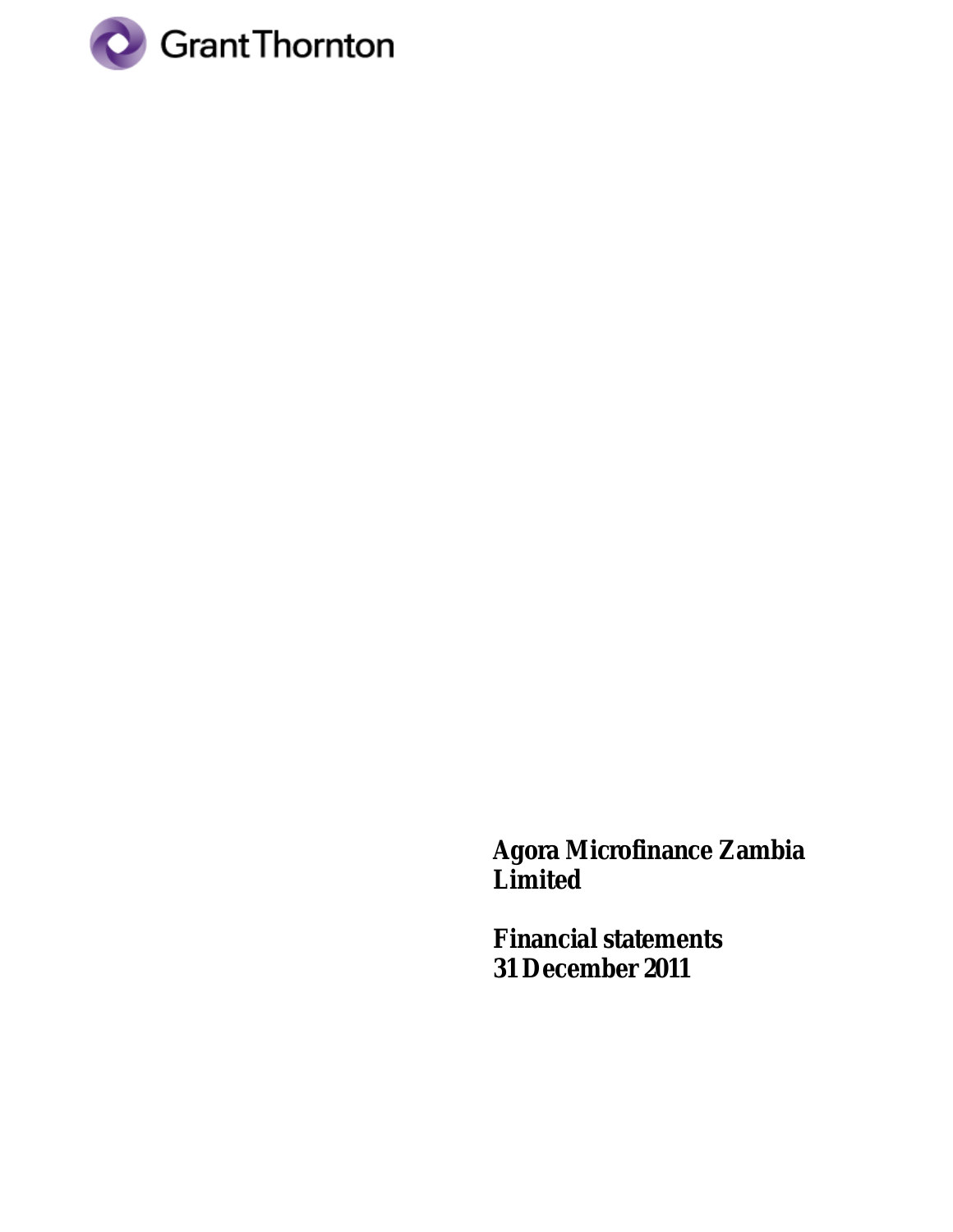# **FINANCIAL STATEMENTS – 31 DECEMBER 2011**

| <b>CONTENTS</b>                          | <b>PAGE</b> |
|------------------------------------------|-------------|
| Directors' report                        | $1 - 3$     |
| Corporate governance statement           | 4           |
| Statement of directors' responsibilities | 5           |
| Report of the independent auditors       | $6 - 7$     |
| <b>Financial statements</b>              |             |
| Statement of comprehensive income        | 8           |
| Statement of financial position          | 9           |
| Statement of changes in equity           | 10          |
| Statement of cash flows                  | 11          |
| Notes to the financial statements        | $12 - 31$   |
| Operating expenditure                    | Schedule 1  |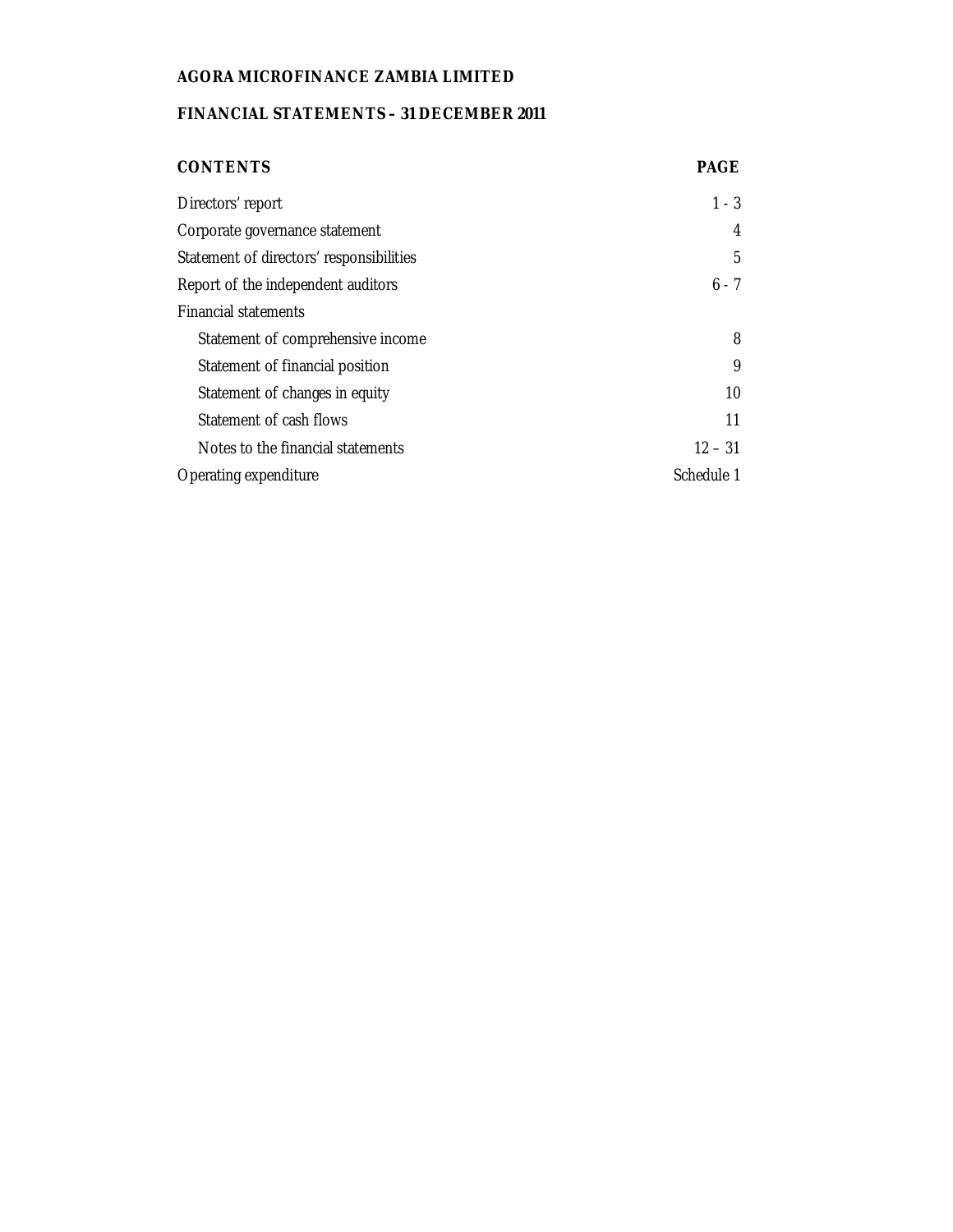#### **DIRECTORS' REPORT**

The Directors present their report on the activities of Agora Microfinance Zambia Limited ("the Company" or "AMZ"), together with the audited financial statements for the financial year ended 31 December 2011.

## **Principal activities and developments during the year**

The principal activity of the Company is to provide financial services among the rural and urban poor in Zambia. The Company received its microfinance license, issued by the Bank of Zambia, on 4 April 2011 and began making loans to clients shortly thereafter.At 31 December 2011, the Company has branch offices in Mongu and Mumbwa, each employing 11 people. The Head Office in Lusaka employed a further 7 people. The Company utilises the Village Bank model within its lending methodology. At 31 December 2011 the Company had formed lending relationships with 91 Village Banks, serving almost 5,000 clients who, collectively, had borrowed over K3.6 billion.

## **The Company**

On 7 May 2010, the Company was incorporatedunder the Zambian Companies Act as a private company limited by shares.

**Business address Postal address** Plot No. 3807, Olympia P O Box 74<br>1 Kwacha Road Post Network Network Kwacha Road Manda<br>Husaka Manda Hillisaha Hillisaha Lusaka Lusaka

Agora Microfinance Zambia Limited<br>P O Box 745 Post Net

#### **Share capital**

The total authorised number of ordinary shares is 5,000,000 with a par value of K 10,000 per share. The authorised share capital is split between A class ordinary shares attached to which are voting rights and B class ordinary shares which do not have voting rights. There are 95,000 authorised A class ordinary shares and 4,905,000 authorised B class ordinary shares.

The following movements in share capital occurred during the period:

|                          | Number of A<br>class shares | Number of B<br>class shares | Total<br>K'000 |
|--------------------------|-----------------------------|-----------------------------|----------------|
| Issued during the period | 95,000                      |                             | 950,000        |
| At 31 December 2010      | 95,000                      |                             | 950,000        |
| Issued during the year   |                             | 218,775                     | 2,187,753      |
| At 31 December 2011      | 95.000                      | 218.775                     | <u>137,753</u> |

All issued shares are fully paid.

#### **Results and dividends**

The Company's results for the year are shown on page 8. The Directors do not propose that a dividend be declared in respect of the 2011 financial year.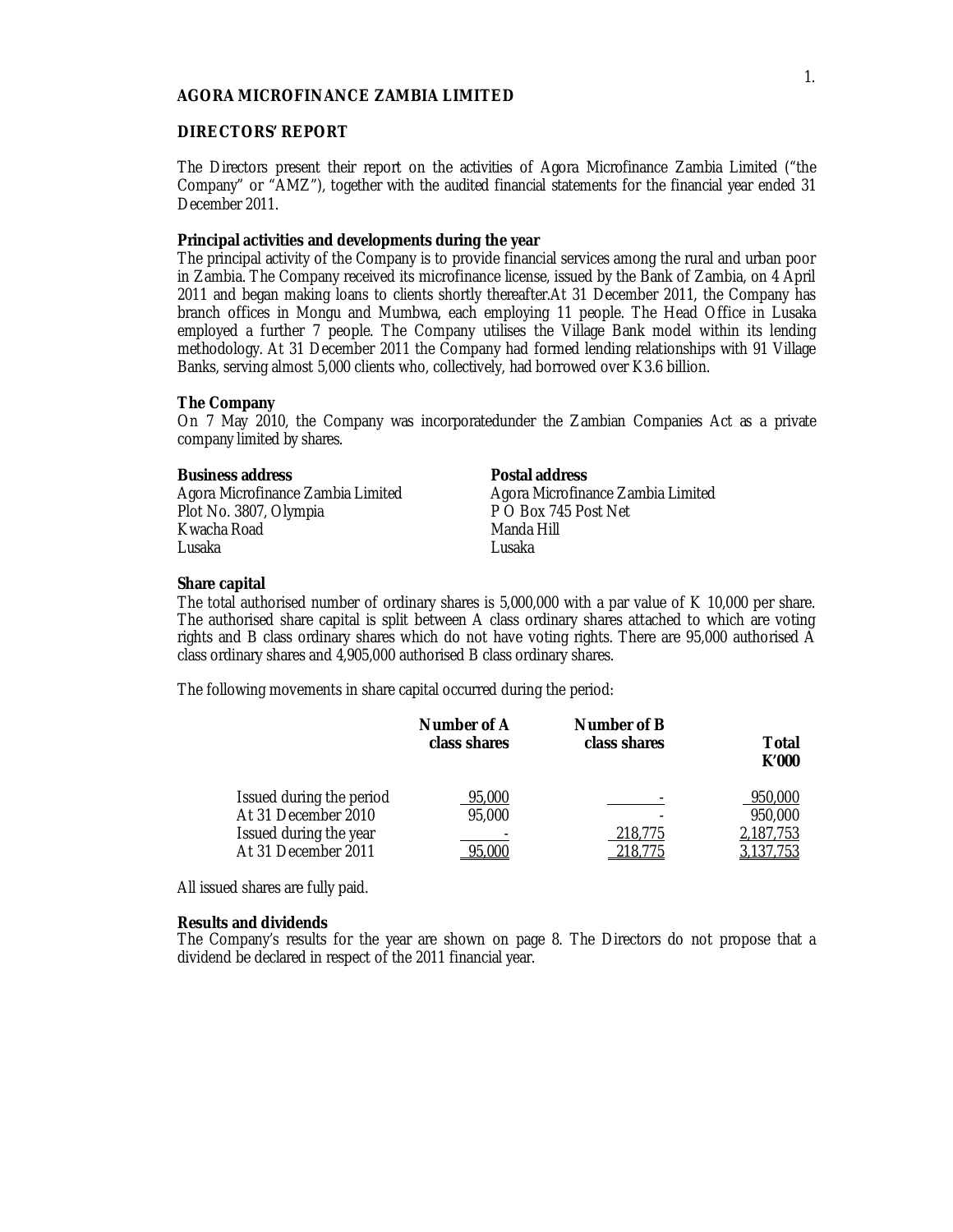#### **DIRECTORS' REPORT (continued)**

#### **Directors' and secretary**

The names of the directors and the secretary are as follows:

#### **Directors**

Rebecca McKenzie - Chairman MalubaWakung'uma – CEO Irina Ingatieva **RakeshKatal** Glenda Mazakaza Musa Mwenye<br>TanmayChetan (Appointed30 August 2011)

#### **Company Secretary**

| Musa Mwenye Advocates | (Resigned1 September 2011)  |
|-----------------------|-----------------------------|
| MalubaWakung'uma      | (Appointed1 September 2011) |

The address of the Secretary is the same as the business address above.

#### **Directors' remuneration**

A total of K13.2 million was spent on director's fees during the year (2010: K 3 million).

#### **Average number and remuneration of employees**

| Month    | No. | Remuneration | <b>Month</b> | No. | Remuneration |
|----------|-----|--------------|--------------|-----|--------------|
|          |     |              |              |     |              |
| January  |     | 97,331,061   | July         | 18  | 171,002,982  |
| February |     | 70,480,867   | August       | 21  | 127,317,231  |
| March    | 8   | 76,439,957   | September    | 24  | 138,661,484  |
| April    | 14  | 107,066,549  | October      | 27  | 123,608,876  |
| May      | 17  | 99,425,413   | November     | 27  | 124,612,401  |
| June     | 18  | 106,154,958  | December     | 28  | 134,514,744  |

The significant increase in July was due to payment of incentives to eligible staff.

#### **Gifts and donations**

There were no gifts or donations made during the year (2010: Knil).

#### **Property, plant and equipment and other intangible assets**

Additions to property, plant and equipment and other intangible assets are included within Notes 13 and 14 to the financial statements. In the opinion of the Directors, the fair values of the property, plant and equipment and other intangible assets are not less than the amount at which they are included in the financial statements.

#### **Research and Development**

There was no expenditure incurred for research and development during the period.

#### **Related party transactions**

Related party transactions during the period consisted of three convertible loan agreementsentered into with shareholdersand other entities or individuals associated with shareholders. Further information on these loan agreements is included within Note 21 to the financial statements. Additionally, the remuneration of key management personnel is also disclosed within Note 21.

## **Prohibited borrowings or lendings**

There were no prohibited borrowings during the year (2010: Knil).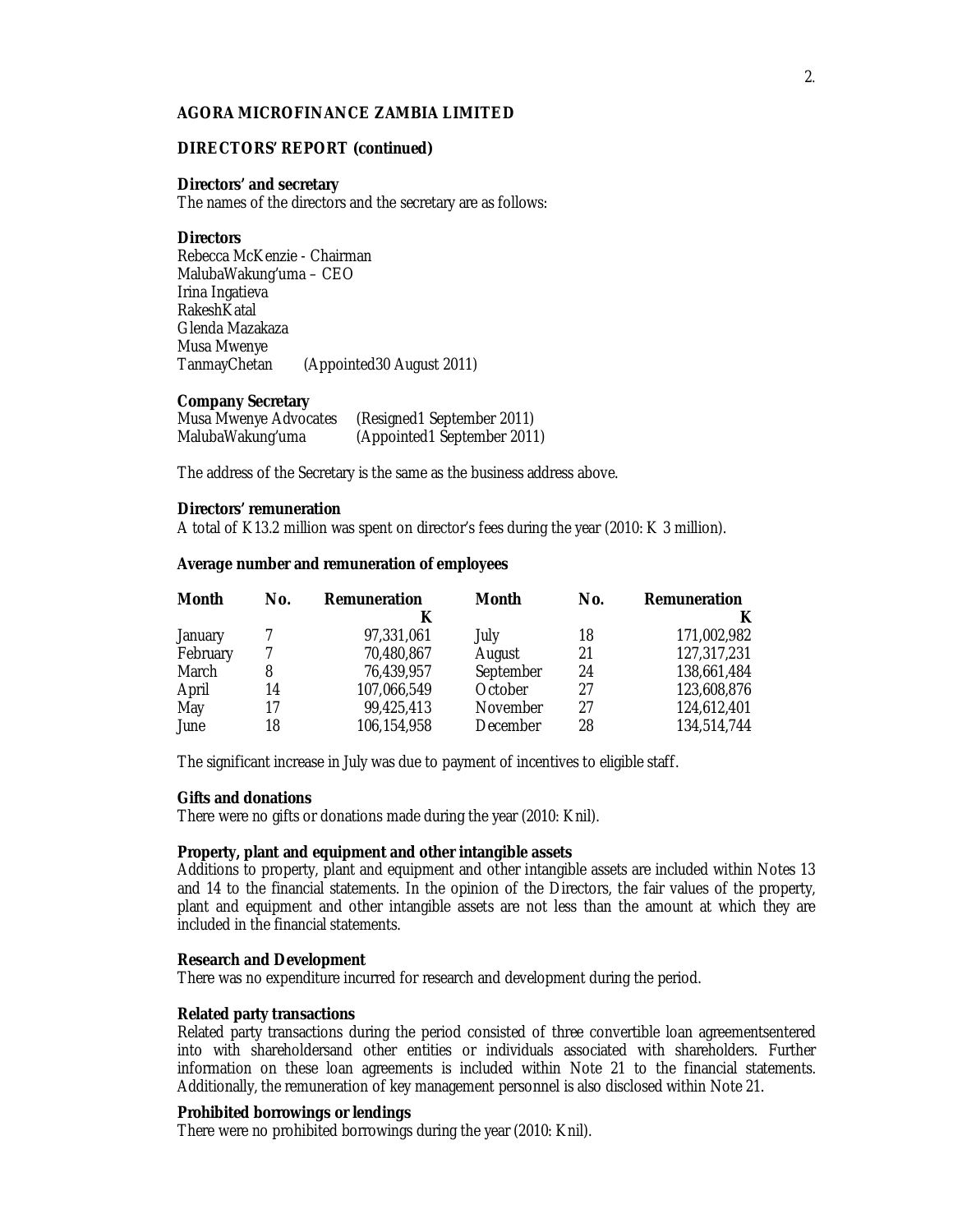#### **DIRECTORS' REPORT (continued)**

#### **Risk management and control**

AMZ has a risk management framework defined in itsBusiness and Strategic Plan which defines the main risk areas and the mitigating strategies. Internal control systems are outlined in the organizations policies and procedures. As at the 31 December 2011 the following policies were in place:

- 
- a) Operations Policy  **Approved**<br>b) Human Resource Policy Approved b) Human Resource Policy - Approved<br>c) Internal Audit Policy - Approved provisionally
	-
	-
- c) Internal Audit Policy<br>d) Finance Policy
- Provisional Draft
- 

## **Compliance function**

The Company has a fully functional Internal Audit department, comprising one staff member who conducts regular inspections of Head Office and both branches for compliance with internal policies and procedures and external requirements. Internal audit reports are reviewed and approved by the Audit and Finance Committee of the board. It is expected that an additional internal audit staff member will be hired during 2012.

## **Know your customer ("KYC") and money laundering policies**

All KYC requirements are conducted by the branch and filed in hard copy at branch level. Additionally, all potential borrowers are checked using an approved credit reference bureau.

## **Other material facts, circumstances and events**

One incidence of fraud occurred during the year but the there was no material loss to the company. All monies involved were recovered and the employee perpetrating said fraud was dismissed.

#### **Financial statements**

The financial statements set out on pages 8 to 31 have been approved by the directors.

## **Auditors**

Grant Thornton 5thFloor Mukuba Pension House DedanKimathi Road P.O Box 30885 Lusaka, Zambia

In accordance with the provisions of the Articles of Association of the Company, the auditors, Messrs Grant Thornton, will retire as auditors of the Company at the forthcoming Annual General Meeting and, having expressed their willingness to continue in office, a resolution proposing their reappointment will be presented at the Annual General Meeting.

## **Going concern**

The Company prepares detailed budgets and forecasts for both one year and in the form of its strategic business plan up to 2015. These forecasts show that the Company will be profitable each year from 2012. Accordingly, the Directors have satisfied themselves that the Company will have adequate resources to continue in operational existence for at least the next twelve months and therefore the going concern basis has been used in preparing the financial statements.

#### **By order of the Board**

**COMPANY SECRETARY 28 March 2012**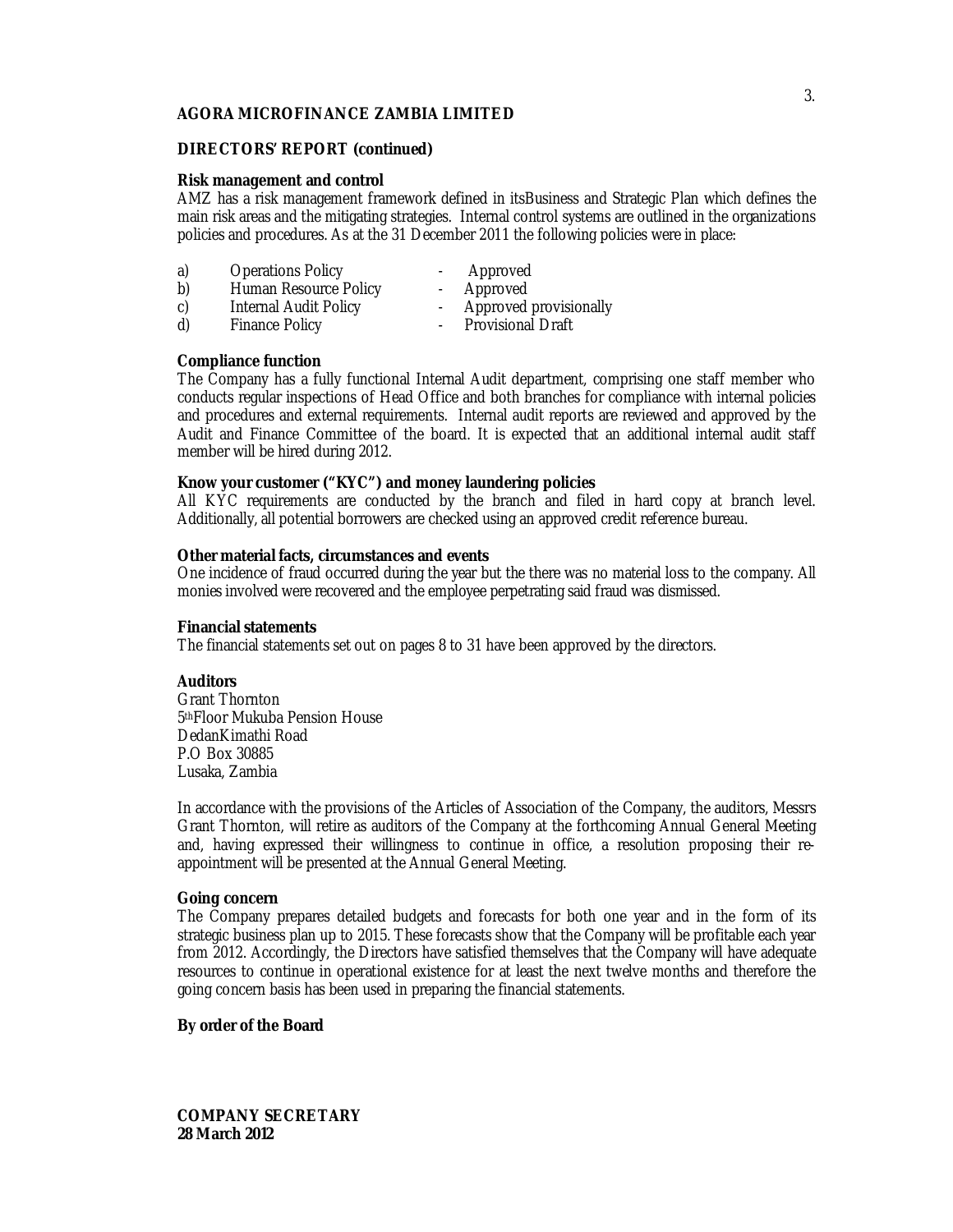## **CORPORATE GOVERNANCE STATEMENT**

#### **Importance of corporate governance**

AMZ is governed by the Articles of Association as revised on 1July 2011. The 'Articles' define the corporate governance structure and mandate of directors and senior management.The AMZ Business and Strategic Plan also outlines in detail the organizational structure which includes the AGM at the apex of the structure, a Board of Directors andan Audit and Finance Committee. Further development of corporate governance is a clearly identified area of focus for the Directors and senior management during 2012.

## **Board Committees**

Current membership of the Board's Finance and AuditCommitteeis as follows:

| Glenda Mazakaza     | Chairperson |
|---------------------|-------------|
| Rebecca McKenzie    | Member      |
| Irina Ignatieva     | Member      |
| Maluba H. Wakunguma | Member      |

The Committee has also retained the services of Caterina Giordano from Agora Microfinance Partners LLP in London as a Committee member providing technical assistance, although she is not a Director of the Company.

## **Management Committees**

There are currently no formal management committees. It is anticipated that an Asset and Liability Committee ("ALCO") will be established in 2012.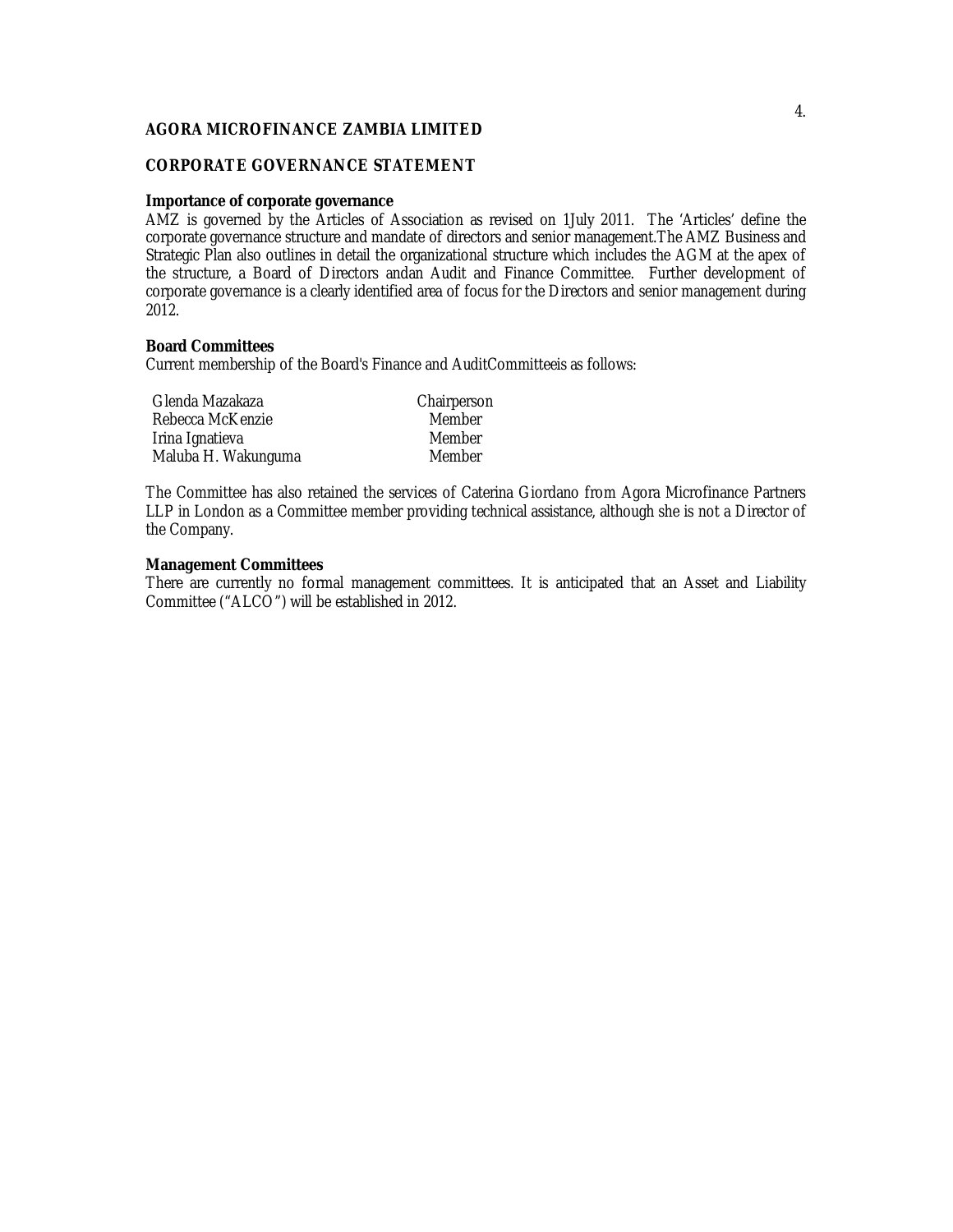## **STATEMENT OF DIRECTORS' RESPONSIBILITIES**

Companies Act 1994 and the Banking and Financial Services Act 1994, as amended require the Directors to prepare financial statements for each financial year which give a true and fair view of the financial position of Agora Microfinance Zambia Limited and of its financial performance and its cash flows for the year then ended. In preparing such financial statements, the Directors are responsible for

- designing, implementing and maintaining internal control relevant to the preparation and fair presentation of financial statements that are free from material misstatement, whether due to fraud or error;
- selecting appropriate accounting policies and applying them consistently;
- making judgements and accounting estimates that are reasonable in the circumstances; and
- preparing the financial statements in accordance with the applicable financial reporting framework, and on the going concern basis unless it is inappropriate to presume that the company will continue in business.

The Directors are responsible for keeping proper accounting records which disclose with reasonable accuracy at any time the financial position of the company and enable them to ensure that the financial statements comply with the Companies Act 1994 and the Banking and Financial Services Act 1994, as amended. They are also responsible for safeguarding the assets of the company and hence for taking reasonable steps for the prevention and detection of fraud and other irregularities.

The Board of Directors confirm that in their opinion

- (a) the financial statements give a true and fair view of the financial position of Agora Microfinance Zambia Limited as of 31 December 2011, and of its financial performance and its cash flows for the year then ended;
- (b) at the date of this statement there are reasonable grounds to believe that the company will be able to pay its debts as and when these fall due; and
- (c) the financial statements are drawn up in accordance with International Financial Reporting Standards.

This statement is made in accordance with a resolution of the Board of Directors.

Signed at **Lusaka** on 28 March 2012.

**Director Director**

\_\_\_\_\_\_\_\_\_\_\_\_\_\_\_\_\_\_\_\_\_\_\_ \_\_\_\_\_\_\_\_\_\_\_\_\_\_\_\_\_\_\_\_\_\_\_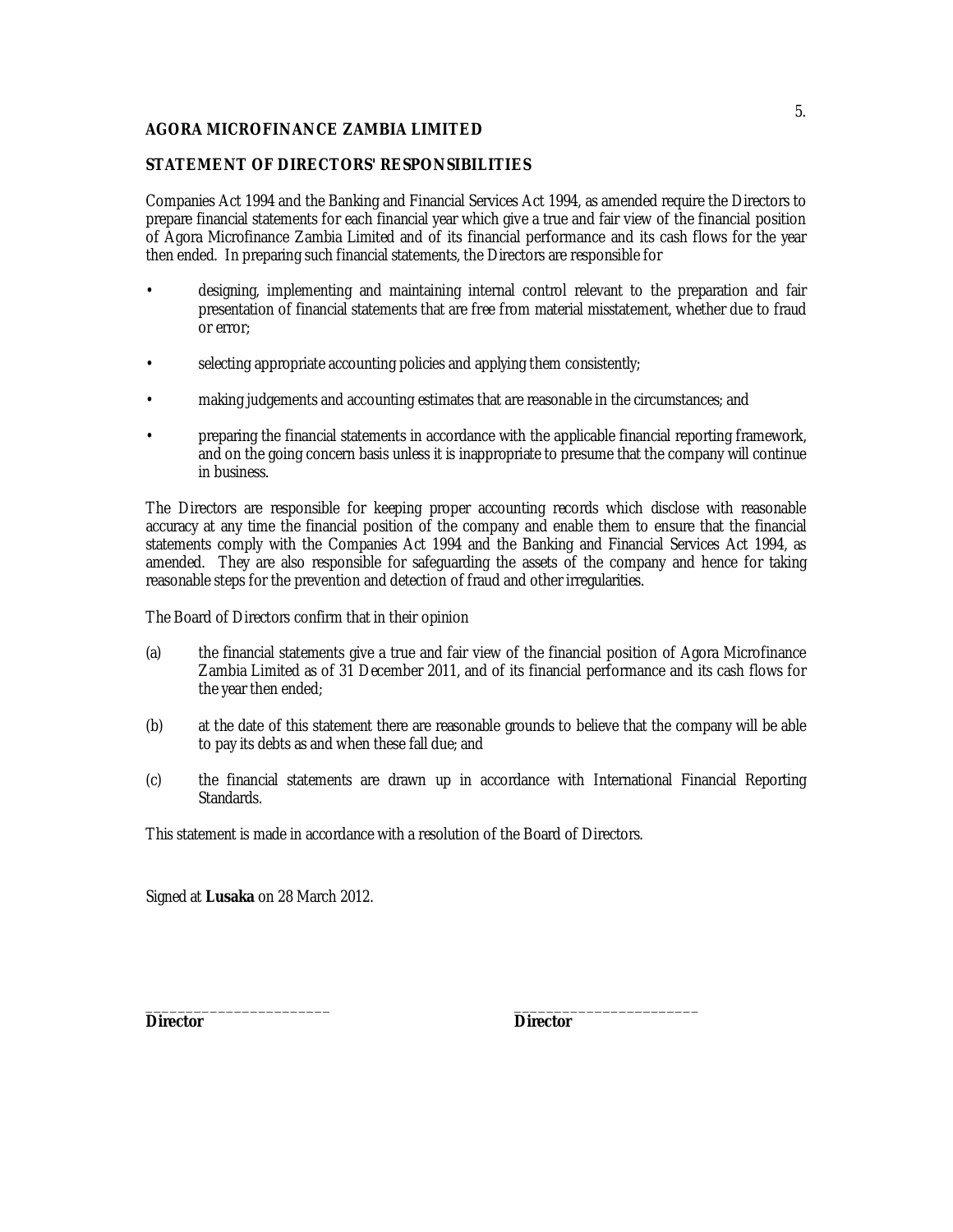## **REPORT OF THE INDEPENDENT AUDITORS TO THE MEMBERS OF AGORA MICROFINANCE ZAMBIA LIMITED**

#### **Report on the Financial Statements**

We have audited the accompanying financial statements ofAgora Microfinance Zambia Limited, which comprise the statement of financial position as at 31 December 2011, the statement of comprehensive income, statement of changes in equity and statement of cash flows for the year then ended, and a summary of significant accounting policies and other explanatory notes.

#### **Directors' responsibility for the financial statements**

As described on page 5 directors are responsible for the preparation and fair presentation of these financial statements in accordance with International Financial Reporting Standards, and for such internal control as management determines is necessary to enable the preparation of financial statements that are free from material misstatement, whether due to fraud or error.

## **Auditor's Responsibility**

Our responsibility is to express an opinion on these financial statements based on our audit. We conducted our audit in accordance with International Standards on Auditing. Those standards require that we comply with ethical requirements and plan and perform the audit to obtain reasonable assurance about whether the financial statements are free from material misstatement. An audit involves performing procedures to obtain audit evidence about the amounts and disclosures in the financial statements. The procedures selected depend on the auditor's judgement, including the assessment of the risks of material misstatement of the financial statements, whether due to fraud or error. In making those risk assessments, the auditor considers internal control relevant to the entity's preparation and fair presentation of the financial statements in order to design audit procedures that are appropriate in the circumstances, but not for the purpose of expressing an opinion on the effectiveness of the entity's internal control. An audit also includes evaluating the appropriateness of accounting policies used and the reasonableness of accounting estimates made by management, as well as evaluating the overall presentation of the financial statements.

We believe that the audit evidence we have obtained is sufficient and appropriate to provide a basis for our audit opinion.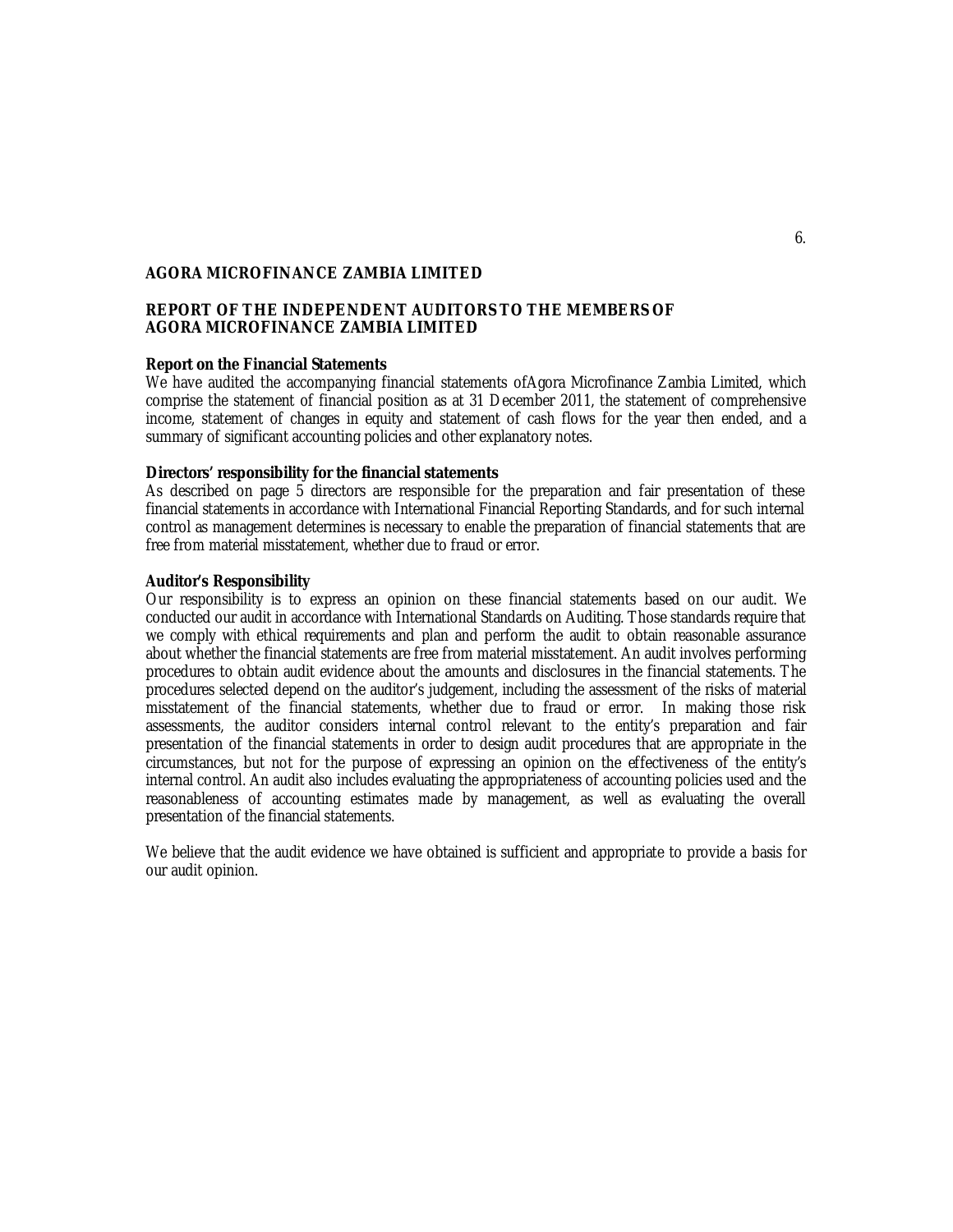## **REPORT OF THE INDEPENDENT AUDITORS TO THE MEMBERS OF AGORA MICROFINANCE ZAMBIA LIMITED (CONTINUED)**

#### **Opinion**

In our opinion, the financial statements give a true and fair view of the financial position of Agora Microfinance Zambia Limited as at 31 December 2011, and of its financial performance and its cash flows for the year then ended in accordance with International Financial Reporting Standards.

## **Report on Other Legal and Regulatory Requirements**

In our opinion, the financial statements of Agora Microfinance Zambia Limited as of 31 December 2011have been properly prepared in accordance with the Companies Act 1994 and the Banking and Financial Services Act 1994, as amended, and the accounting and other records and registers have been properly kept in accordance with the Acts.

**Chartered Accountants**

**Edgar N Hamuwele Partner**

**Lusaka** 28 March 2012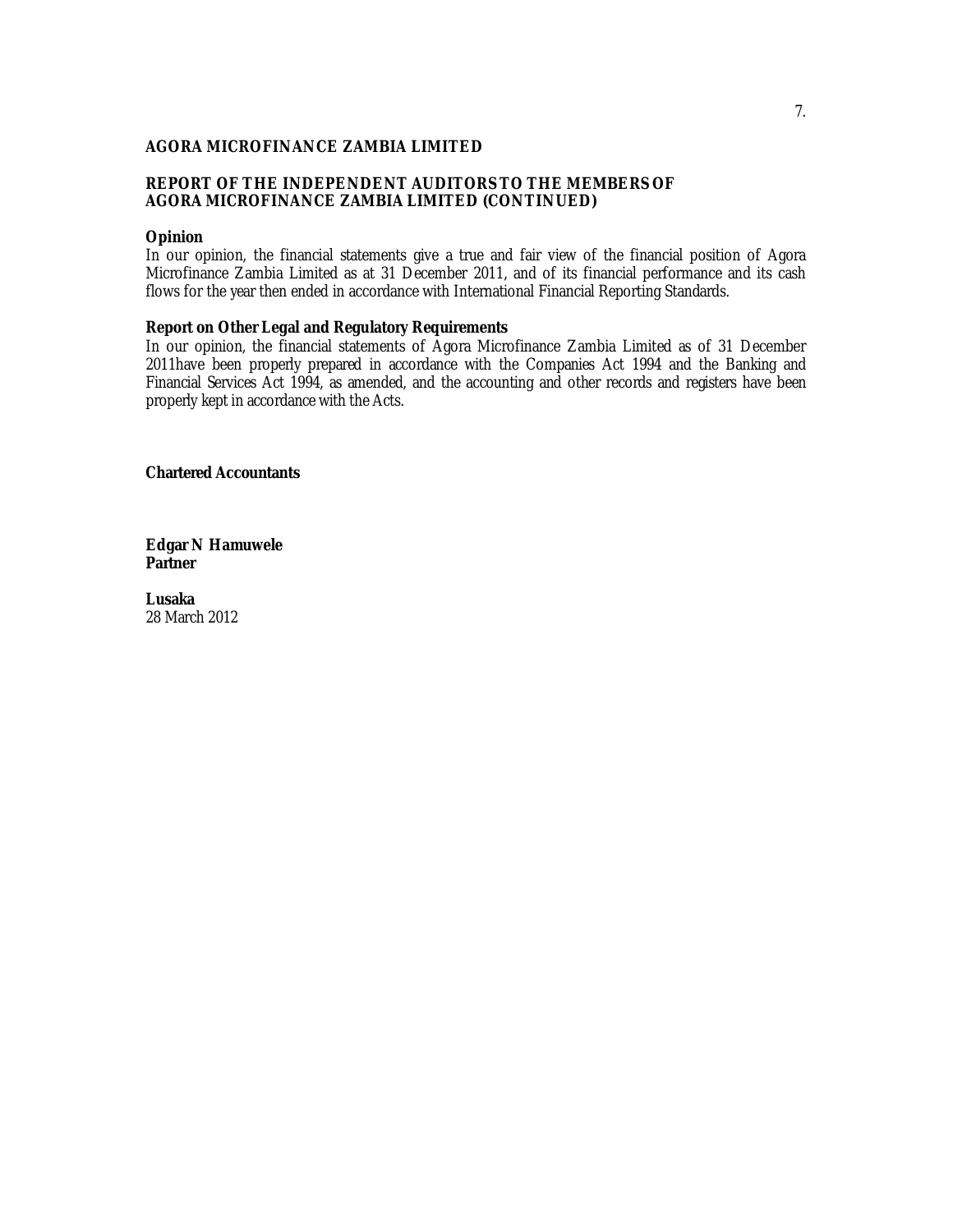## **STATEMENT OF COMPREHENSIVE INCOME FOR THE YEAR ENDED 31 DECEMBER 2011**

|                                                                      | <b>Notes</b> | Year to<br>31 December<br>2011<br>K'000 | 8 months to<br>31 December<br>2010<br>K'000 |
|----------------------------------------------------------------------|--------------|-----------------------------------------|---------------------------------------------|
|                                                                      |              |                                         |                                             |
| Interest income<br>Interest expense                                  | 5<br>6       | 1,074,085<br>(182, 470)                 |                                             |
| Net interest income                                                  |              | 891,615                                 |                                             |
| Impairment losses on loans and advances                              | 3            | (8, 235)                                |                                             |
| Net interest income after impairment<br>losses on loans and advances |              | 883,380                                 |                                             |
| Fee and commission income                                            | 7            | 273,998                                 |                                             |
| Foreign exchange loss                                                |              | (17, 787)                               |                                             |
| Other operating income<br>Operating expenses                         | 8            | 46<br>(2,372,291)                       | (856, 221)                                  |
| Loss before income tax                                               |              | (1,232,654)                             | (856, 221)                                  |
| Income tax credit                                                    | 10           | 441,249                                 | 297,124                                     |
| Total comprehensive loss for the year                                |              | (791, 405)                              | (559, 097)                                  |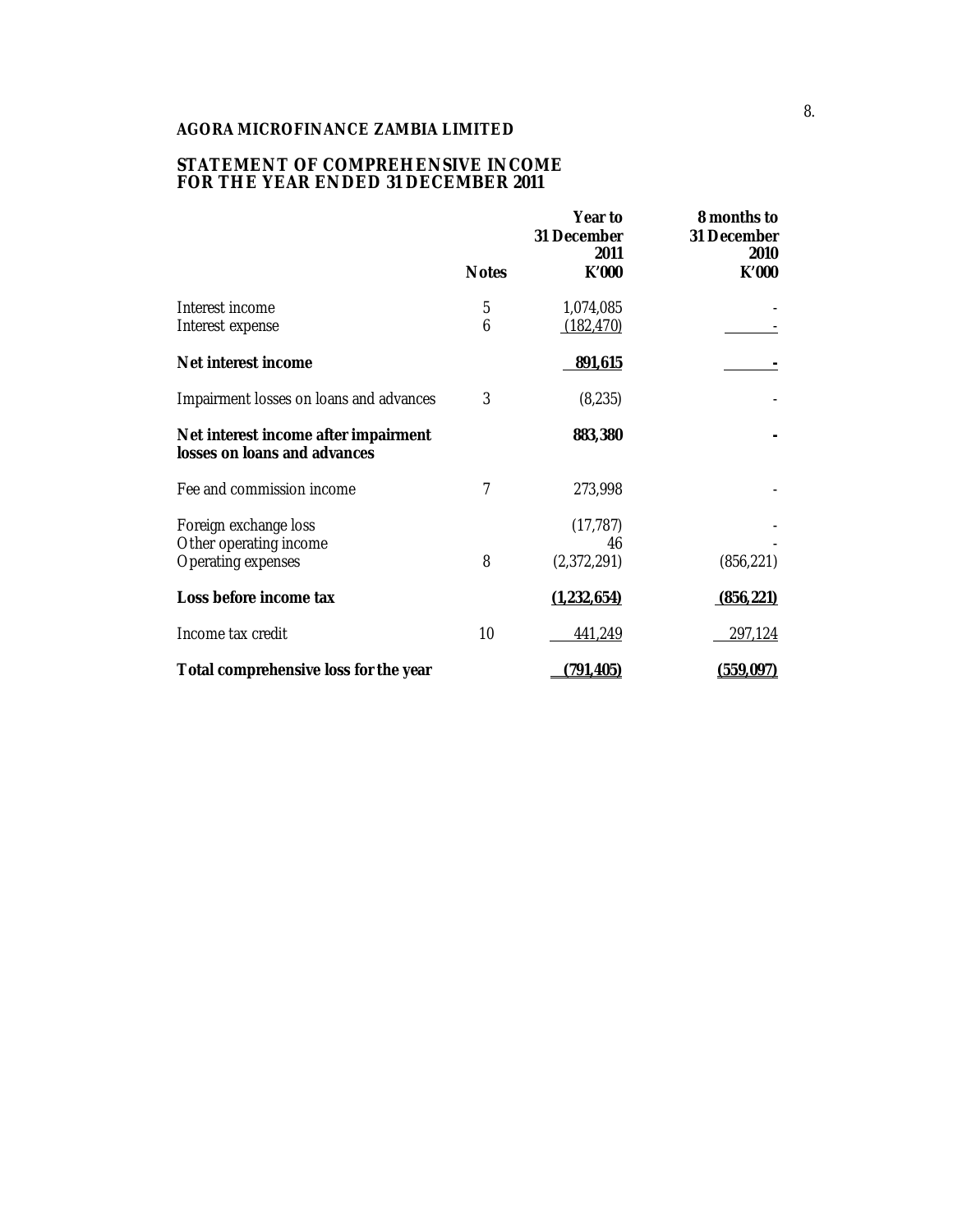# **STATEMENT OF FINANCIAL POSITION – 31 DECEMBER 2011**

|                                     |              | 31 December<br>2011 | 31 December<br>2010 |
|-------------------------------------|--------------|---------------------|---------------------|
|                                     | <b>Notes</b> | K'000               | K'000               |
| <b>ASSETS</b>                       |              |                     |                     |
| Cash and cash equivalents           | 11           | 826,417             | 216,767             |
| Loans and advances to customers     | 12           | 3,601,759           |                     |
| Property and equipment              | 13           | 550,486             | 72,144              |
| Intangible assets                   | 14           | 145,049             |                     |
| Deferred income tax assets          | 15           | 738,373             | 297,124             |
| Other assets                        | 16           | 622,981             | 15,474              |
| <b>Total assets</b>                 |              | 6,485,065           | 601,509             |
| <b>LIABILITIES</b>                  |              |                     |                     |
| Other liabilities                   | 17           | 903,814             | 36,213              |
| <b>Borrowings</b>                   | 18           | 3,794,000           |                     |
| <b>Total Liabilities</b>            |              | 4,697,814           | 36,213              |
| <b>SHAREHOLDERS' EQUITY</b>         |              |                     |                     |
| Share capital                       | 19           | 3,137,753           | 950,000             |
| Contributions by shareholders       | 20           |                     | 174,393             |
| Retained earnings                   |              | (1,350,502)         | (559, 097)          |
| Total shareholders' equity          |              | 1,787,251           | 565,296             |
| <b>Total equity and liabilities</b> |              | 6,485,065           | 601,509             |

The financial statements on pages 8 to 31 were approved for issue by the Board of Directors on 28 March 2012 and signed on its behalf by:

\_\_\_\_\_\_\_\_\_\_\_\_\_\_\_\_\_\_\_\_\_\_\_\_\_\_\_\_\_\_\_ \_\_\_\_\_\_\_\_\_\_\_\_\_\_\_\_\_\_\_\_\_\_\_\_\_\_\_\_\_ **Director Director**

\_\_\_\_\_\_\_\_\_\_\_\_\_\_\_\_\_\_\_\_\_\_\_\_\_\_\_\_\_\_\_ \_\_\_\_\_\_\_\_\_\_\_\_\_\_\_\_\_\_\_\_\_\_\_\_\_\_\_\_\_ **CEO and Company Secretary Chief Financial Officer**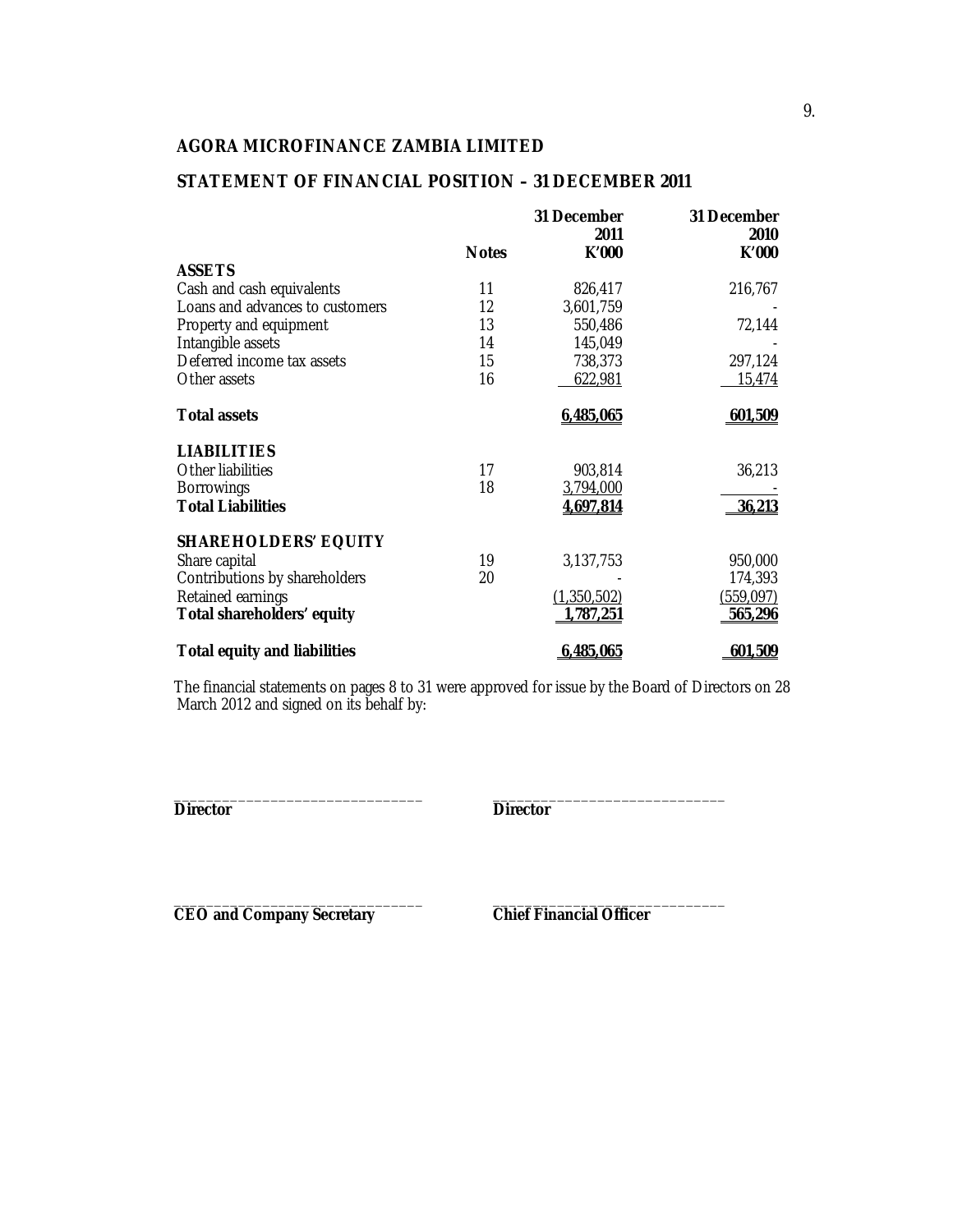## **STATEMENT OF CHANGES IN EQUITY FOR THE YEAR ENDED 31 DECEMBER 2011**

|                                   | <b>Notes</b> | <b>Share</b><br>Capital<br>K'000 | <b>Contributions</b><br><b>Shareholders</b><br>K'000 | <b>Retained</b><br>earnings<br>K'000 | Total<br>K'000 |
|-----------------------------------|--------------|----------------------------------|------------------------------------------------------|--------------------------------------|----------------|
| Period ended 31 December 2010     |              |                                  |                                                      |                                      |                |
| Issued during the period          | 19           | 950,000                          |                                                      |                                      | 950,000        |
| Comprehensive loss for the period |              |                                  |                                                      | (559,097)                            | (559, 097)     |
| Contributions for the period      | 19, 20       |                                  | 174,393                                              |                                      | 174,393        |
| At 31 December 2010               |              | 950,000                          | 174,393                                              | (559, 097)                           | 565,296        |
| Year ended 31 December 2011       |              |                                  |                                                      |                                      |                |
| At 1 January 2011                 |              | 950,000                          | 174,393                                              | (559,097)                            | 565,296        |
| Issued during the period          | 19           | 2,013,360                        |                                                      |                                      | 2,013,360      |
| Transferred during the period     |              | 19, 20                           | 174,393                                              | (174, 393)                           |                |
| Comprehensive loss for the period |              |                                  |                                                      | (791,405)                            | (791,405)      |
| At 31 December 2011               |              | 137.7 <sub>b</sub>               |                                                      | 1.350.502                            | 1.787.251      |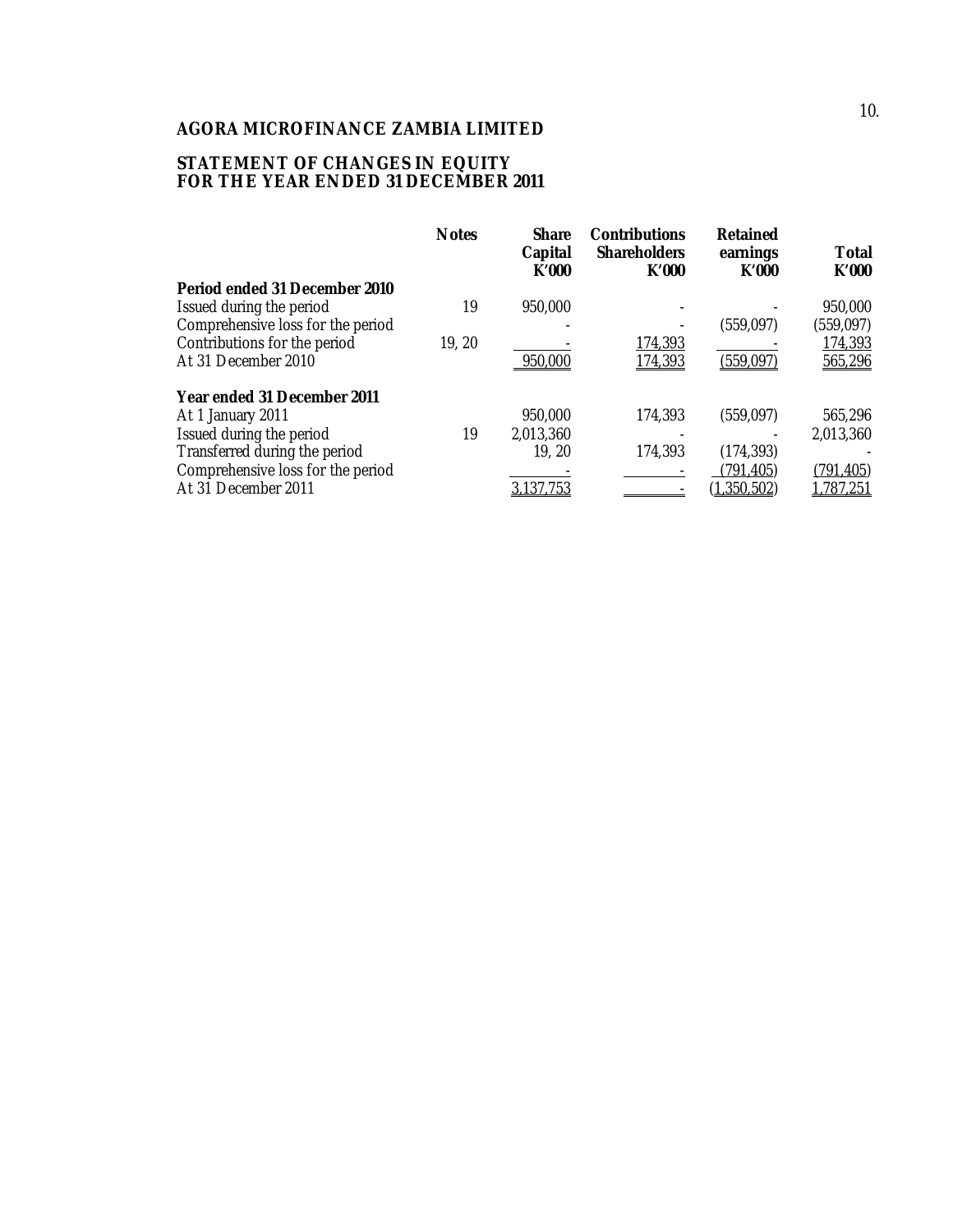## **STATEMENT OF CASH FLOWS FOR THE YEAR ENDED 31 DECEMBER 2011**

|                                                                                              | Year to<br>31 December<br>2011<br>K'000 | 8 months to<br>31 December<br>2010<br>K'000 |
|----------------------------------------------------------------------------------------------|-----------------------------------------|---------------------------------------------|
| Cash flows from operating activities                                                         |                                         |                                             |
| Deficit for the period before tax                                                            | (1, 232, 654)                           | (856, 221)                                  |
| Depreciation                                                                                 | 88,758                                  | 9,822                                       |
| Cash outflow from operating activities before<br>changes in operating assets and liabilities | (1, 143, 896)                           | (846, 399)                                  |
| Changes in operating assets and liabilities                                                  |                                         |                                             |
| - Ioans and advances                                                                         | (3,601,759)                             |                                             |
| - other assets                                                                               | (607, 507)                              | (15, 474)                                   |
| - other liabilities                                                                          | 867,601                                 | 36,213                                      |
| Net cash used in operating activities                                                        | (4,485,561)                             | (825, 660)                                  |
| Cash flows from investing activities                                                         |                                         |                                             |
| Purchase of property and equipment                                                           | (567, 019)                              | (81,966)                                    |
| Purchase of intangibles                                                                      | (145, 130)                              |                                             |
| Net cash used in investing activities                                                        | (712, 149)                              | (81,966)                                    |
| Cash flows from financing activities                                                         |                                         |                                             |
| Issue of Class A voting shares                                                               |                                         | 950,000                                     |
| Issue of Class B non-voting shares                                                           | (2, 187, 753)                           |                                             |
| Contributions by shareholders                                                                | (174, 393)                              | 174,393                                     |
| Proceeds from borrowings                                                                     | 3,794,000                               |                                             |
| Net cash generated by financing activities                                                   | 5,807,360                               | 1,124,393                                   |
| Net increase in cash and cash equivalents                                                    | 609,650                                 | 216,767                                     |
| Cash and cash equivalents at start of period                                                 | 216,767                                 |                                             |
| Cash and cash equivalents at end of period                                                   | 826,417                                 | 216,767                                     |
| Represented by:                                                                              |                                         |                                             |
| Cash and cash equivalents                                                                    | 826,417                                 | 216,767                                     |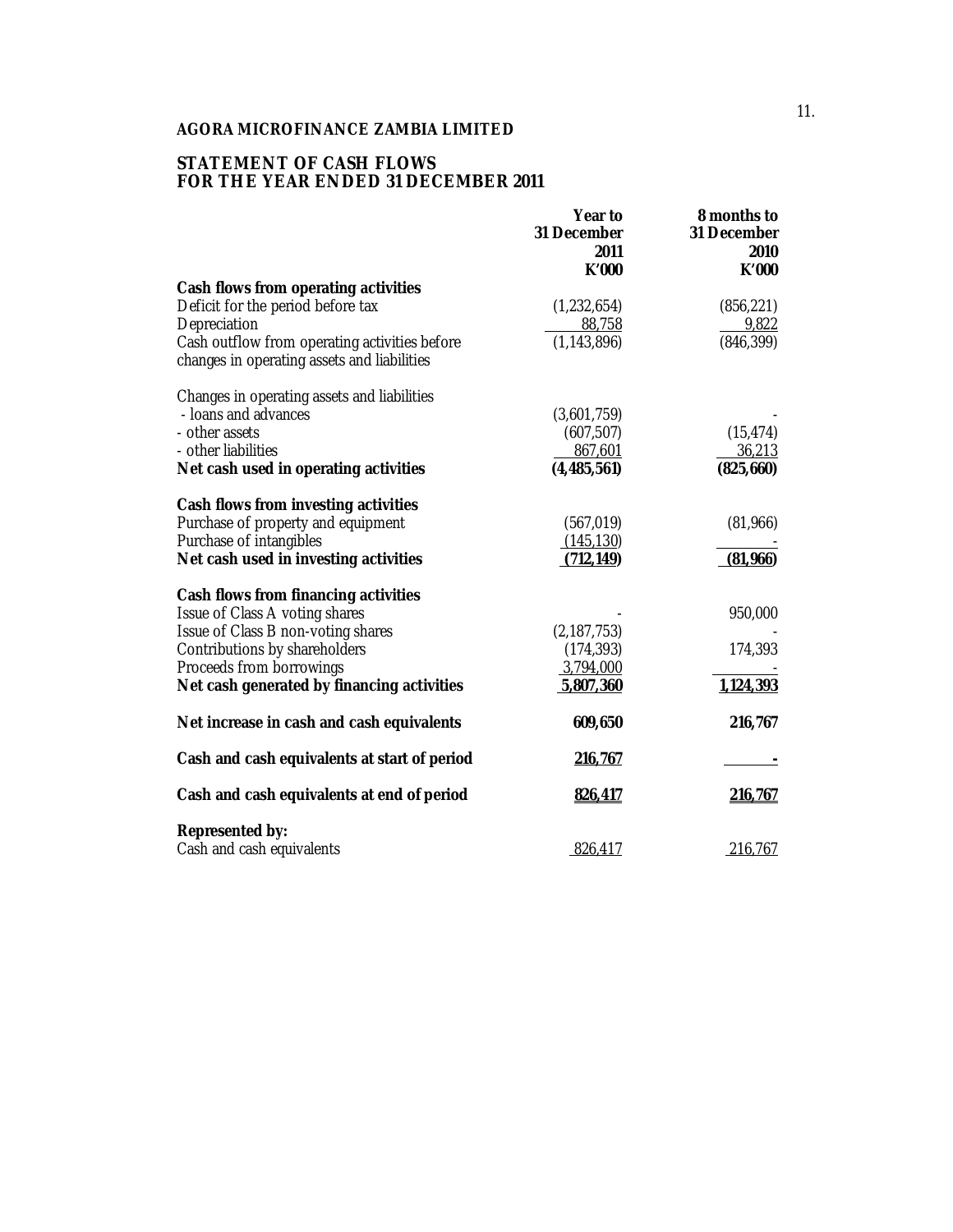## **NOTES TO THE FINANCIAL STATEMENTS – 31 DECEMBER 2011**

#### 1. **General information**

The Company is incorporated in Zambia under the Companies Act as a Company Limited by shares, and is domiciled in Zambia. The address of its registered office is:

P.O. Box 745 Post net Manda hill Plot No. 3807, Kwacha Road **Olympia** Lusaka

The principal activity of the company is to provide financial services among the rural and urban poor in Zambia.

## 2. **Summary of significant accounting policies**

The principal accounting policies adopted in the preparation of these financial statements are set out below. These policies have been consistently applied to all periods presented, unless otherwise stated.

## (a) **Basis of preparation**

The financial statements are prepared in compliance with International Financial Reporting Standards (IFRS). The financial statements are presented in accordance with IAS 1 "presentation of financial statements" (Revised 2007). The company has elected to present the "Statement of comprehensive Income" in one statement namely "Statement of Comprehensive Income". The measurement basis applied is the historical cost basis, except where otherwise stated in the accounting policies below. The financial statements are presented in Zambia Kwacha (K), rounded to the nearest thousand.

The preparation of financial statements in conformity with IFRS requires the use of estimates and assumptions. It also requires management to exercise its judgement in the process of applying the Company's accounting policies. The areas involving a higher degree of judgement or complexity, or where assumptions and estimates are significant to the financial statements, are disclosed in note 4.

#### **Future accounting developments**

As at 31 December 2011 the IASB had issued the following accounting standards that are relevant to the Company.

IFRS 13 *Fair Value Measurement* (effective 1 January 2013). This provides comprehensive guidance on how to calculate the fair value of financial and non-financial assets and liabilities. It is not expected to have a material impact on the Company's financial statements. They are effective on 1 January 2013.

In 2009 and 2010, the IASB issued IFRS 9 *Financial Instruments* (effective 1 January 2015) which contains new requirements for accounting for financial assets and liabilities,and will contain new requirements for impairment and hedge accounting, replacing the corresponding requirements in IAS 39. It is not expected to have a material impact on the Company's financial statements.

## (b) **Interest income and expense**

Interest income and expense for all interest-bearing financial instruments are recognised within 'interest income' or 'interest expense' in the statement of comprehensive income using the effective interest method.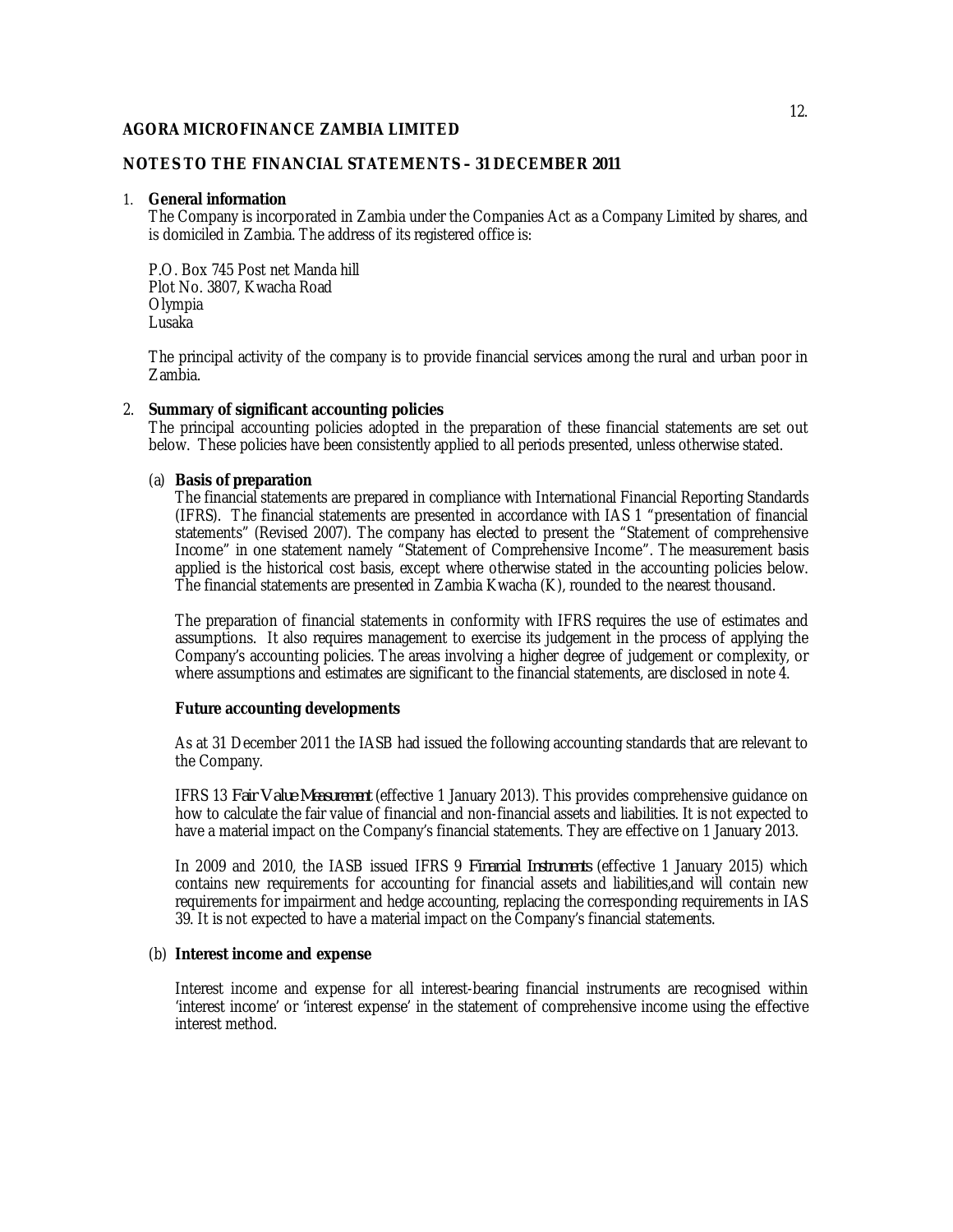## **NOTES TO THE FINANCIAL STATEMENTS – 31 DECEMBER 2011 (CONTINUED)**

#### 2. **Summary of significant accounting policies (continued)**

For loans originated by the Company, where the interest is calculated on a daily basis by applying contracted interest rate to the loan amount, the interest is effected on the total amount before deduction of processing fees and cash collateral

The recognition of interest ceases when payment of interest or principal is overdue for more than 120 days or when a client has died. Interest is included in income thereafter only when it is received.

#### (c) **Fees and commission income**

Fees and commissions are deducted from the loan amount upon disbursement and therefore do not accrue.

#### (d) **Translation of foreign currencies**

(i) Functional and presentation currency

Items included in the financial statements are measured using the currency of the primary economic environment in which the entity operates (the "functional currency"). The financial statements are presented in Kwacha ("K") which is the Company's functional currency.

(ii) Transactions and balances

Foreign currency transactions are translated into the functional currency using the exchange rates prevailing at the dates of the transactions. Foreign exchange gains and losses resulting from the settlement of such transactions and from the translation at year-end exchange rates of monetary assets and liabilities denominated in foreign currencies are recognised in the statement of comprehensive income.

## (e) **Financial assets**

The Company classifies its financial assets into the following categories: loans, advances and receivables. Management determines the appropriate classification of its financial assets at initial recognition.

#### **Loans and advances and receivables**

Loans and advances and receivables are non-derivative financial assets with fixed or determinable payments that are not quoted in an active market. Loans, advances and receivables are carried at amortised cost using the effective interest method. Interest calculated using the effective interest method is recognised in the statement of comprehensive income.

Financial assets are derecognised when the rights to receive cash flows from the financial assets have expired or where the Company has transferred substantially all risks and rewards of ownership.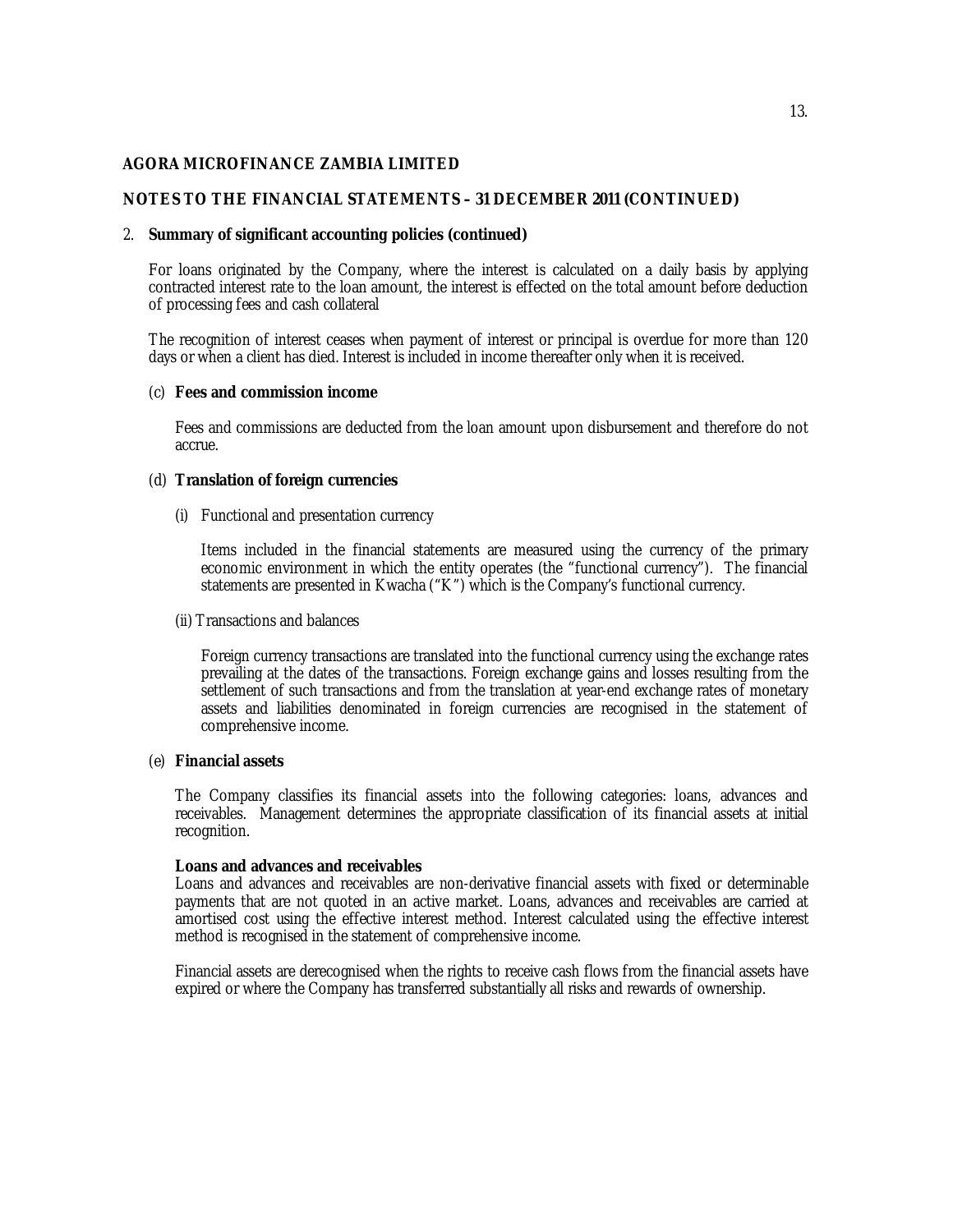## **NOTES TO THE FINANCIAL STATEMENTS – 31 DECEMBER 2011 (CONTINUED)**

## 2. **Summary of significant accounting policies (continued)**

## (f) **Impairment of financial assets**

The Company assesses at each reporting date whether there is objective evidence that a financial asset or a group of financial assets is impaired. A financial asset or a group of financial assets is impaired and impairment losses are incurred only if there is objective evidence of impairment as a result of one or more events that occurred after initial recognition of the asset (a 'loss event') and that loss event (or events) has an impact on the estimated future cash flows of the financial asset or group of financial assets that can be reliably estimated. Objective evidence that a financial asset or group of assets is impaired includes observable data that comes to the attention of the Company about the following loss events:

- a) significant financial difficulty of the borrower;
- b) a breach of contract, such as default or delinquency in interest or principal repayments;
- c) the Company granting to the borrower, for economic or legal reasons relating to the borrower's financial difficulty, a concession that the Company would not otherwise consider;
- d) it becoming probable that the borrower will enter bankruptcy or other financial reorganisation;<br>e) the disappearance of an active market for that financial asset because of financial difficulties; or
- e) the disappearance of an active market for that financial asset because of financial difficulties; or <br>f) observable data indicating that there is a measurable decrease in the estimated future cash flow
- f) observable data indicating that there is a measurable decrease in the estimated future cash flows from a group of financial assets since the initial recognition of those assets, although the decrease cannot yet be identified with the individual financial assets in the group, including:
	- adverse changes in the payment status of borrowers in the group; or
	- national or local economic conditions that correlate with defaults on the assets in the group.

The estimated period between a loss occurring and its identification is determined by management for each identified portfolio. In general, the periods used vary between 1 month and 3 months.

## (i) **Assets carried at amortised cost**

The Company first assesses whether objective evidence of impairment exists individually for financial assets that are individually significant, and individually or collectively for financial assets that are not individually significant. If the Company determines that no objective evidence of impairment exists for an individually assessed financial asset, whether significant or not, it includes the asset in a group of financial assets with similar credit risk characteristics and collectively assesses them for impairment. Assets that are individually assessed for impairment and for which an impairment loss is or continues to be recognised are not included in a collective assessment of impairment.

If there is objective evidence that an impairment loss on financial assets carried at amortised cost has been incurred, the amount of the loss is measured as the difference between the asset's carrying amount and the present value of estimated future cash flows (excluding future credit losses that have not been incurred) discounted at the financial instrument's original effective interest rate. The carrying amount of the asset is reduced through the use of an allowance account and the amount of the loss is recognised in the statement of comprehensive income.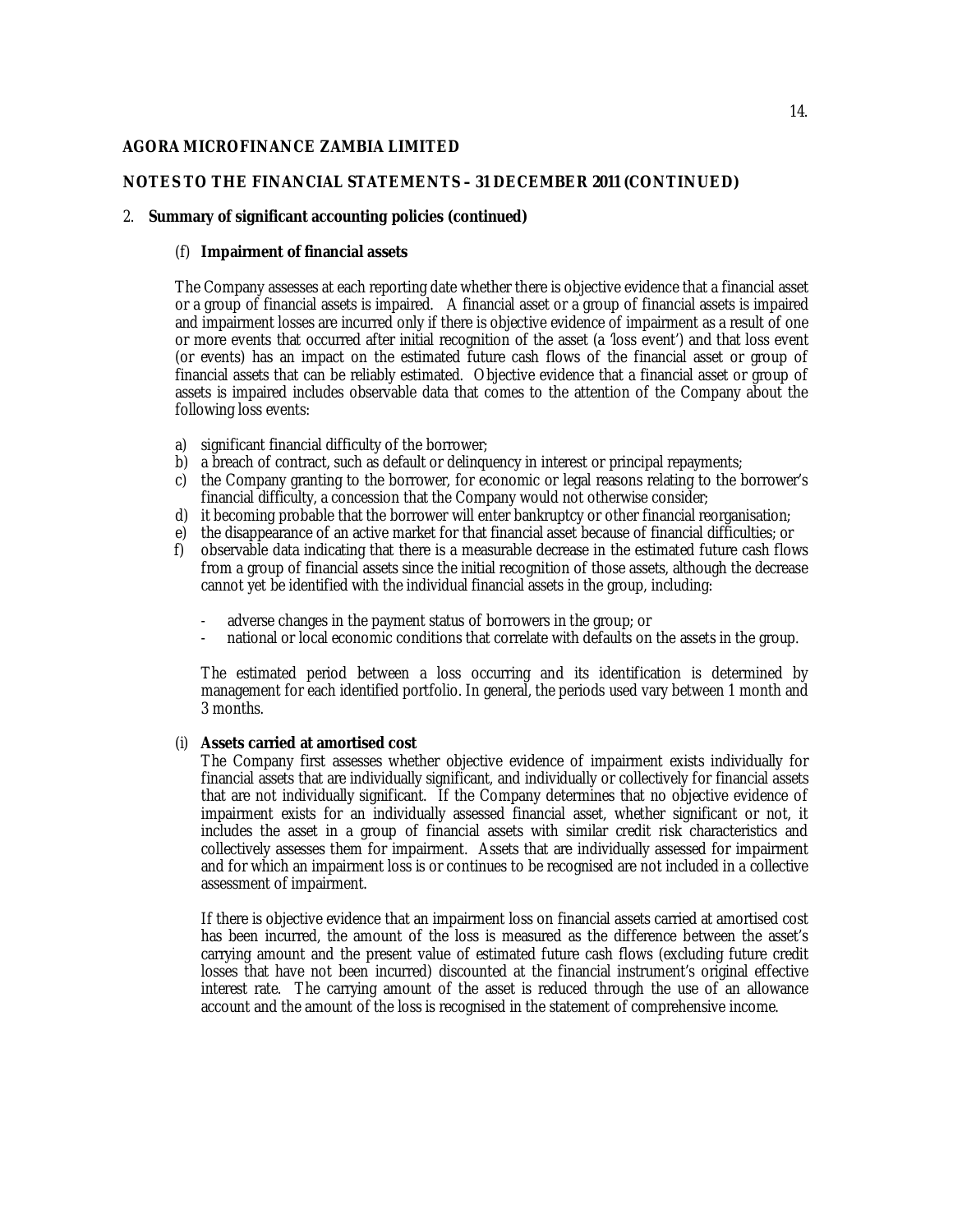## **NOTES TO THE FINANCIAL STATEMENTS – 31 DECEMBER 2011 (CONTINUED)**

#### 2. **Summary of significant accounting policies (continued)**

For the purposes of a collective evaluation of impairment, financial assets are grouped on the basis of similar credit risk characteristics (i.e. on the basis of the Company's grading process that considers asset type, industry, geographical location, collateral type, past-due status and other relevant factors). Those characteristics are relevant to the estimation of future cash flows for groups of such assets by being indicative of the debtors' ability to pay all amounts due according to the contractual terms of the assets being evaluated.

Future cash flows in a group of financial assets that are collectively evaluated for impairment are estimated on the basis of the contractual cash flows of the assets in the group and historical loss experience for assets with credit risk characteristics similar to those in the group. Historical loss experience is adjusted on the basis of current observable data to reflect the effects of current conditions that did not affect the period on which the historical loss experience is based and to remove the effects of conditions in the historical period that do not exist currently.

If, in a subsequent period, the amount of the impairment loss decreases and the decrease can be related objectively to an event occurring after the impairment was recognised (such as an improvement in the debtor's credit rating), the previously recognised impairment loss is reversed by adjusting the allowance account. The amount of the reversal is recognised in the statement of comprehensive income.

When a loan is uncollectible, it is written off against the related provision for loan impairment. Such loans are written off after all the necessary procedures have been completed and the amount of the loss has been determined. Subsequent recoveries of amounts previously written off are recognised in the statement of comprehensive income as other income.

#### (g) **Property and equipment**

All property and equipment is stated at historical cost less depreciation. Historical cost includes expenditure that is directly attributable to the acquisition of these assets.

Subsequent expenditures are included in the asset's carrying amount or are recognised as a separate asset, as appropriate, only when it is probable that future economic benefits associated with the item will flow to the Company and the cost of the item can be measured reliably. The carrying amount of the replaced part is derecognised. All other repair and maintenance costs are charged to 'operating expenses' during the period in which they are incurred.

Depreciation on other assets is calculated on the straight line basis to write down their cost to their residual values over their estimated useful lives, as follows:

| Fixtures, fittings and equipment | 4 years |
|----------------------------------|---------|
| Motor vehicles                   | 4 years |
| Computer equipment               | 4 years |

The assets' residual values and useful lives are reviewed, and adjusted if appropriate, at each reporting date.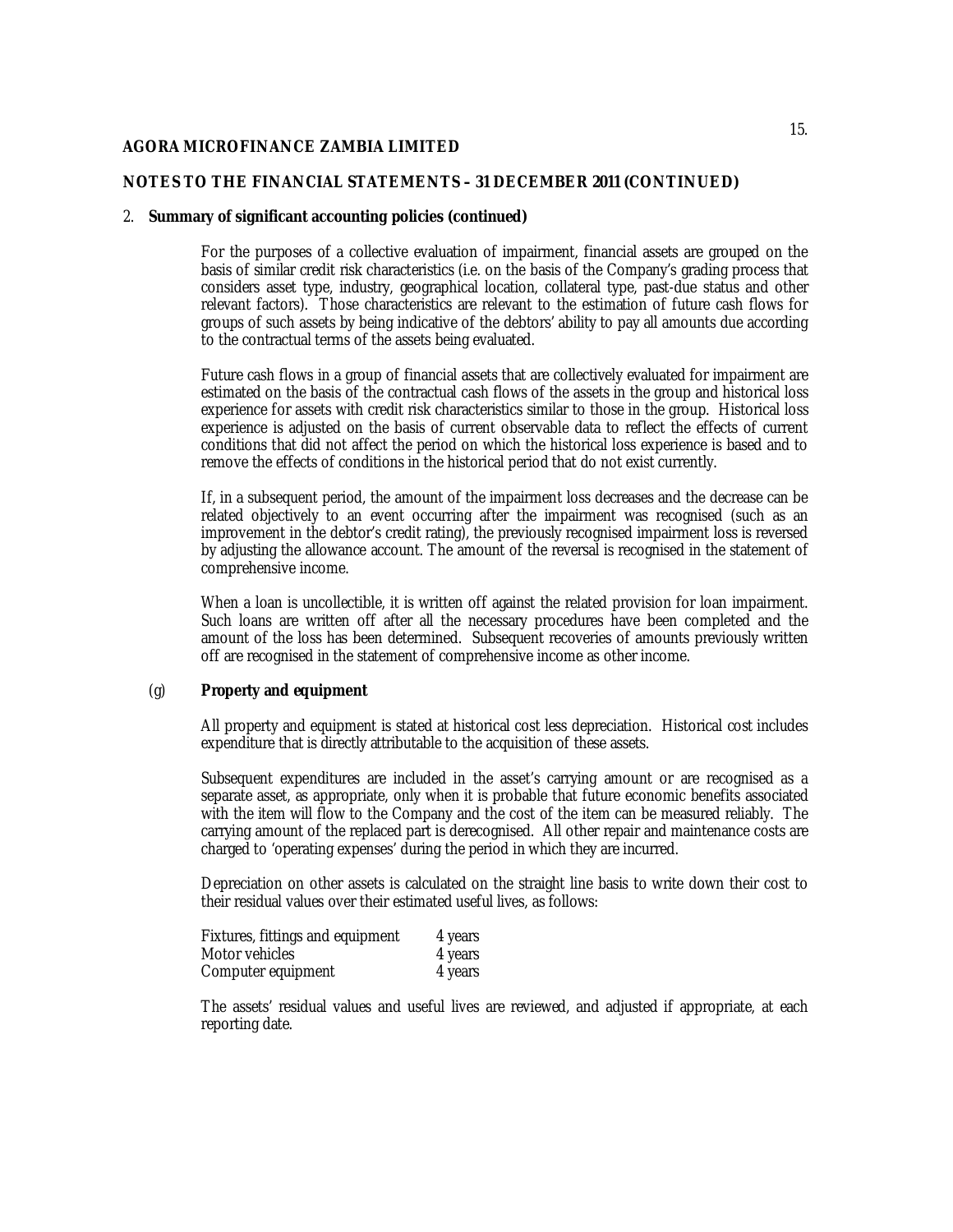## **NOTES TO THE FINANCIAL STATEMENTS – 31 DECEMBER 2011 (CONTINUED)**

#### 2. **Summary of significant accounting policies (continued)**

The Company assesses at each reporting date whether there is any indication that any item of property and equipment is impaired. If any such indication exists, the Company estimates the recoverable amount of the relevant assets. An impairment loss is recognised for the amount by which the asset's carrying amount exceeds its recoverable amount. The recoverable amount is the higher of an asset's fair value less costs to sell and value in use. For the purposes of assessing impairment, assets are grouped at the lowest levels for which there are separately identifiable cash flows (cash-generating units).

Gains and losses on disposal of property and equipment are determined by reference to their carrying amount and are taken into account in determining operating profit.

## (h) **Intangible assets**

Acquired computer software licences are capitalised on the basis of the costs incurred to acquire and bring to use the specific software. These costs are amortised over their estimated useful lives (three to five years).Costs associated with maintaining computer software programmes are recognised as an expense as incurred.

## (i) **Income tax**

The tax credit for the period comprises current and deferred income tax. Tax is recognised in the statement of comprehensive income except to the extent that it relates to items recognised in other comprehensive income or directly in equity. In this case the tax is also recognised in other comprehensive income or directly in equity respectively.

Current income tax is the amount of income tax payable on the taxable profit for the year determined in accordance with the relevant tax legislation. The current income tax charge is calculated on the basis of the tax enacted or substantively enacted at the reporting date.

Deferred income tax is recognised, using the liability method, on temporary differences arising between the tax bases of assets and liabilities and their carrying amounts in the financial statements. However, the deferred income tax is not accounted for if it arises from the initial recognition of an asset or liability in a transaction other than a business combination that at the time of the transaction affects neither accounting nor taxable profit or loss. Deferred income tax is determined using tax rates (and laws) that have been enacted or substantively enacted at the reporting date and are expected to apply when the related deferred income tax liability is settled or the related deferred income tax asset is realised.

Deferred income tax assets are recognised only to the extent that it is probable that future taxable profits will be available against which temporary differences can be utilised.

## (j) **Cash and cash equivalents**

Cash and cash equivalents include cash in hand and deposits held at call with banks.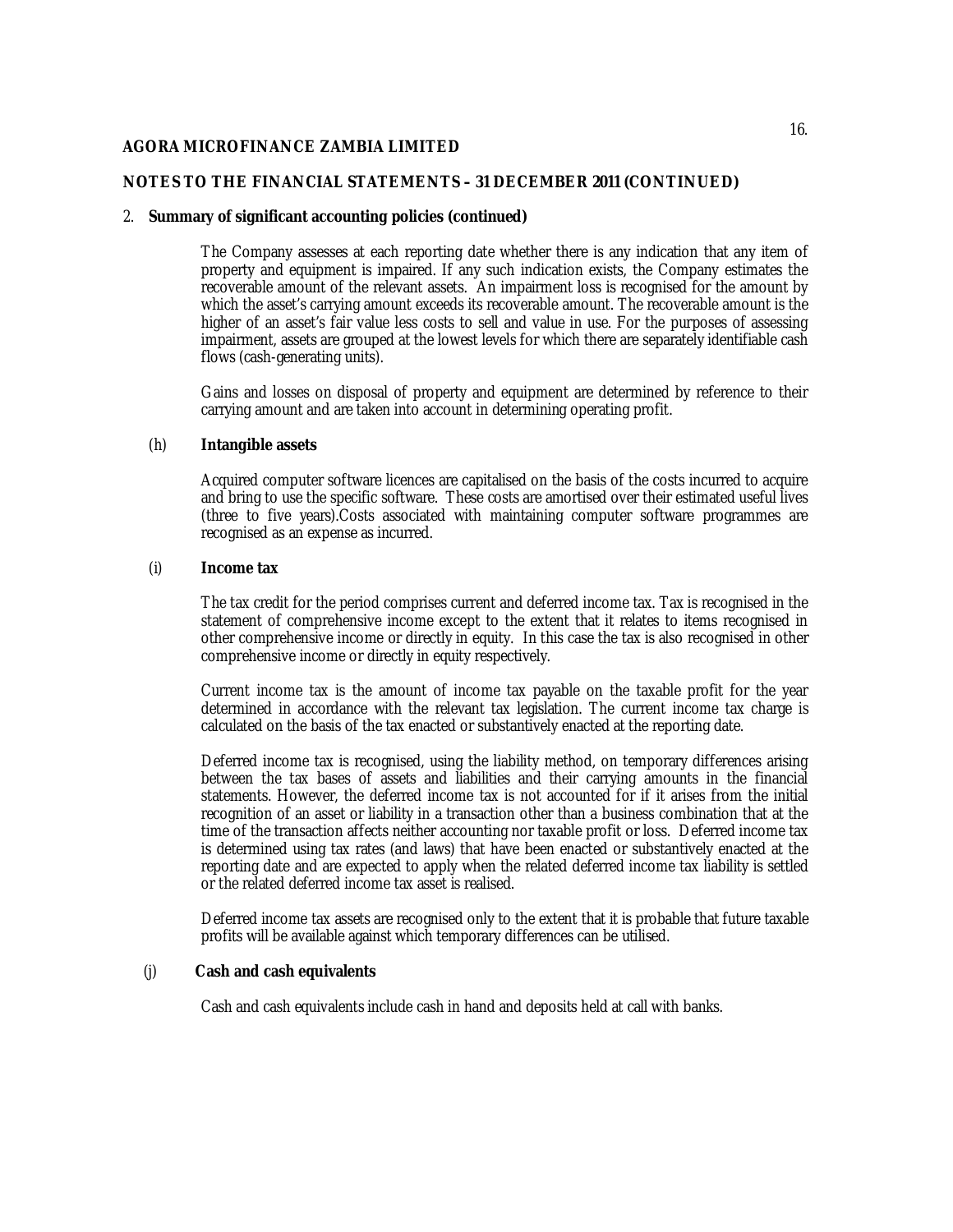## **NOTES TO THE FINANCIAL STATEMENTS – 31 DECEMBER 2011 (CONTINUED)**

## 2. **Summary of significant accounting policies (continued)**

## (k) **Borrowings**

Borrowings are recognised initially at fair value, being their issue proceeds (fair value of consideration received) net of transaction costs incurred. The cost of each transaction is borne by the remitter and not included in the loan value.

## (l) **Employee benefits**

The Company did not have employee gratuities that accrued during the year. Employees are paid performance based incentives instead. However, all employees are members of the National Pension Scheme Authority to which both employees and the Company contribute. Obligations for contributions are recognised as an expense in the statement of comprehensive income in the periods during which services are rendered by employees.

There are no expected gratuity payments are per employee contracts of employment.

## (m) **Share capital**

Ordinary shares are classified as 'share capital' in equity. Any premium received over and above the par value of the shares is classified as 'share premium' in equity.

The company issues 2 types of ordinary shares: Class A shares with voting rights and Class B shares with no voting rights.

## (n) **Dividends payable**

The company's shareholders do not expect to derive any dividends for the next 2-3 years as per its articles of association. After that, the policy will be reviewed on the basis of the performance of AMZ and its continued need for additional capital. There were no dividends to declare in 2011.

Dividends on ordinary shares are charged to equity in the period in which they are declared. Proposed dividends are shown as a separate component of equity until declared.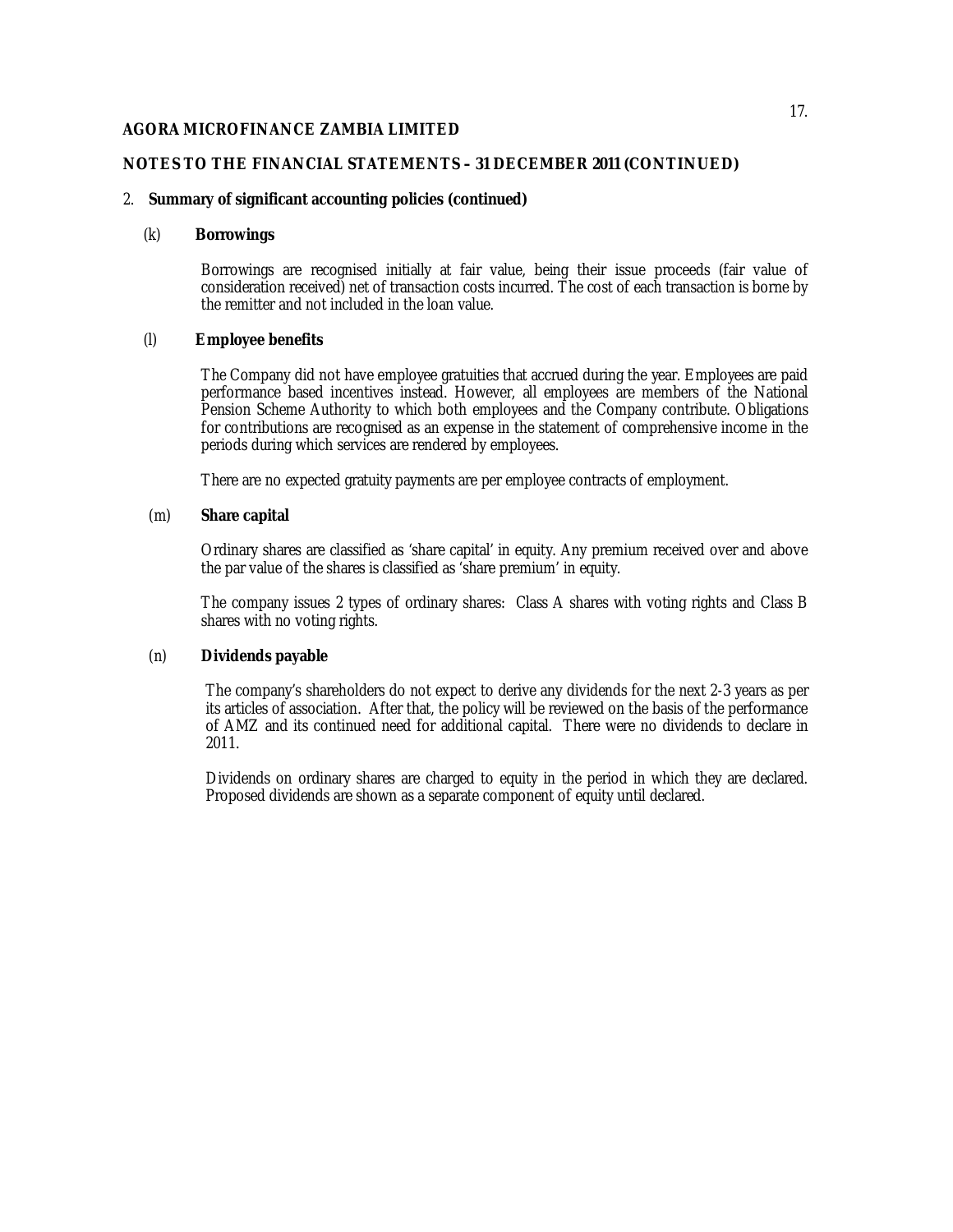## **NOTES TO THE FINANCIAL STATEMENTS – 31 DECEMBER 2011 (CONTINUED)**

#### 3. **Financial risk management**

The Company's activities expose it to a variety of financial risks and those activities involve the analysis, evaluation, acceptance and management of some degree of risk or combination of risks. Taking risk is core to the Company's business, and the operational risks are an inevitable consequence of being in business. The Company's aim is therefore to achieve an appropriate balance between risk and return and minimise potential adverse effects on its financial performance.

Risk management is carried out by the Audit and Finance Committee, under policies approved by the Board of Directors. The Committee identify, evaluate and hedge financial risks in close cooperation with the operating units. The Board provides written principles for overall risk management, as well as written policies covering specific areas such as interest rate risk and credit risk. The most important types of financial risk affecting the Company are credit risk, liquidity risk and market risk (including currency and interest rate risk).

#### (a) **Credit risk**

The Company takes on exposure to credit risk, which is the risk that a counterparty will cause a financial loss to the Company by failing to pay amounts in full when due. Credit risk is the most important risk for the Company's business: management therefore carefully manages the exposure to credit risk. The key area where the Company is exposed to credit risk is through loans and advances to customers.

The Company structures the level of credit risk it undertakes by placing limits on the amount of risk accepted in relation to one borrower, or groups of borrowers. Such risks are monitored and subject to frequent review. Limits on the level of credit risk by product are approved by management and the Board of Directors. Other specific control and mitigation measures are outlined below

#### **Collateral and other credit enhancements**

The Companyrequires customers to deposit cash collateral when taking out a loan. This cash collateral is auto-deducted from the loan upon disbursement. The cash collateral amount is a percentage of the loan amount which varies according to the loan product as follows:

| End of Term Ioan: | 7%  |
|-------------------|-----|
| Flexi 1 Ioan:     | 10% |
| Emergency loan:   | Nil |

Loans are disbursed under the Village Bank ("VB") concept. Within a VB there are 5-10 borrowing groups each of which comprises 5-10 individual borrowers. All borrowers within the VB are jointly liable for the borrowings of the entire VB and the collateral provided by the entire VB can be used against any loan from that VB.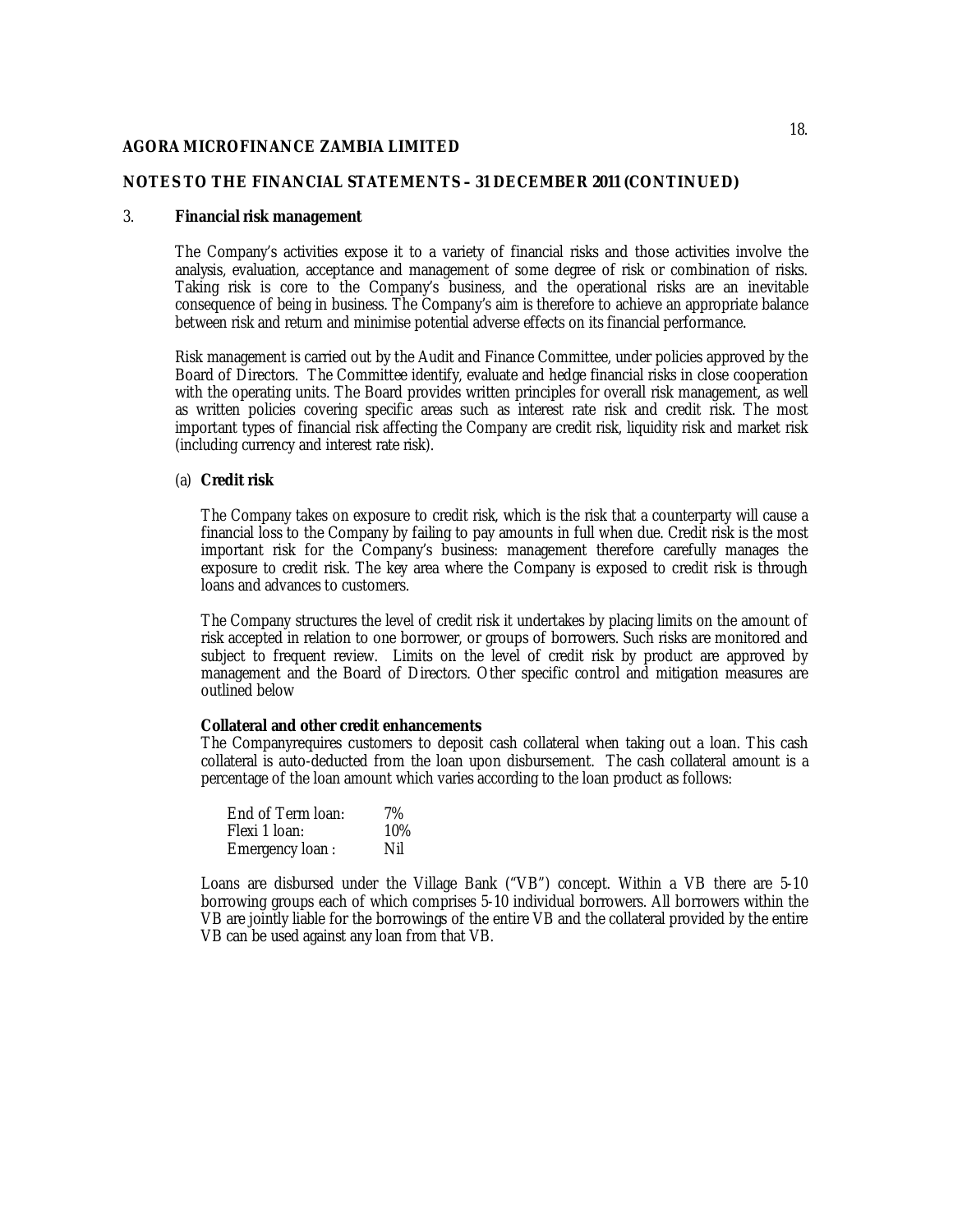## **NOTES TO THE FINANCIAL STATEMENTS – 31 DECEMBER 2011 (CONTINUED)**

#### 3. **Financial risk management (continued)**

#### **Maximum exposure to credit risk**

The table below present's the Company's maximum exposure to credit risk, before taking account of any collateral and credit risk mitigation, arising from its on-balance sheet financial assets.

|                                 | 31 December<br>2011 | 31 December 2010 |
|---------------------------------|---------------------|------------------|
|                                 | K'000               | K'000            |
| Cash and cash equivalents       | 826,417             | 216,767          |
| Loans and advances to customers | 3.601.759           |                  |
| Other assets                    | 622,981             | 15.474           |
|                                 | 5,051,157           | 232,241          |

The exposures set out above are based on carrying amounts as reported in the statement of financial position. 71.3% of the total maximum exposure is derived from loans and advances to customers (2010: nil).Loans and advances to customers, are secured by cash collateral held with AMZ until and upon completion of the loan and/or mutual guarantees (for group loans). As at 31 December 2011 the value of cash collateral held was ZMK493million (2010: nil).

Management is confident in its ability to continue to control and sustain minimal exposure of credit risk to the Company resulting from its loan and advances portfolio based on the following:

- the Company exercises stringent controls over the granting of new loans;
- 99.8.% of the loans and advances portfolio are neither past due nor impaired; and
- 100% of the loans and advances portfolio are backed by cash collateral and mutual guarantees.

#### **Financial assets that are past due or impaired**

Loans and advances are summarised as follows:

|                                       | 31 December 2011<br>K'000 | 31 December 2010<br>K'000 |
|---------------------------------------|---------------------------|---------------------------|
| Neither past due nor impaired         | 3,593,874                 |                           |
| Past due but not impaired 1-29 days   | 8,727                     |                           |
| Past due but not impaired 30-59 days  | 1,623                     |                           |
| Past due but not impaired 60-89 days  | 3,725                     |                           |
| Past due but not impaired 90-119 days | 378                       |                           |
| Past due $>120$ days                  | 1,667                     |                           |
| Gross                                 | 3,609,994                 |                           |
| Less: allowance for impairment        | (8,235)                   |                           |
|                                       | 3,601,759                 |                           |

No other financial assets are either past due or impaired.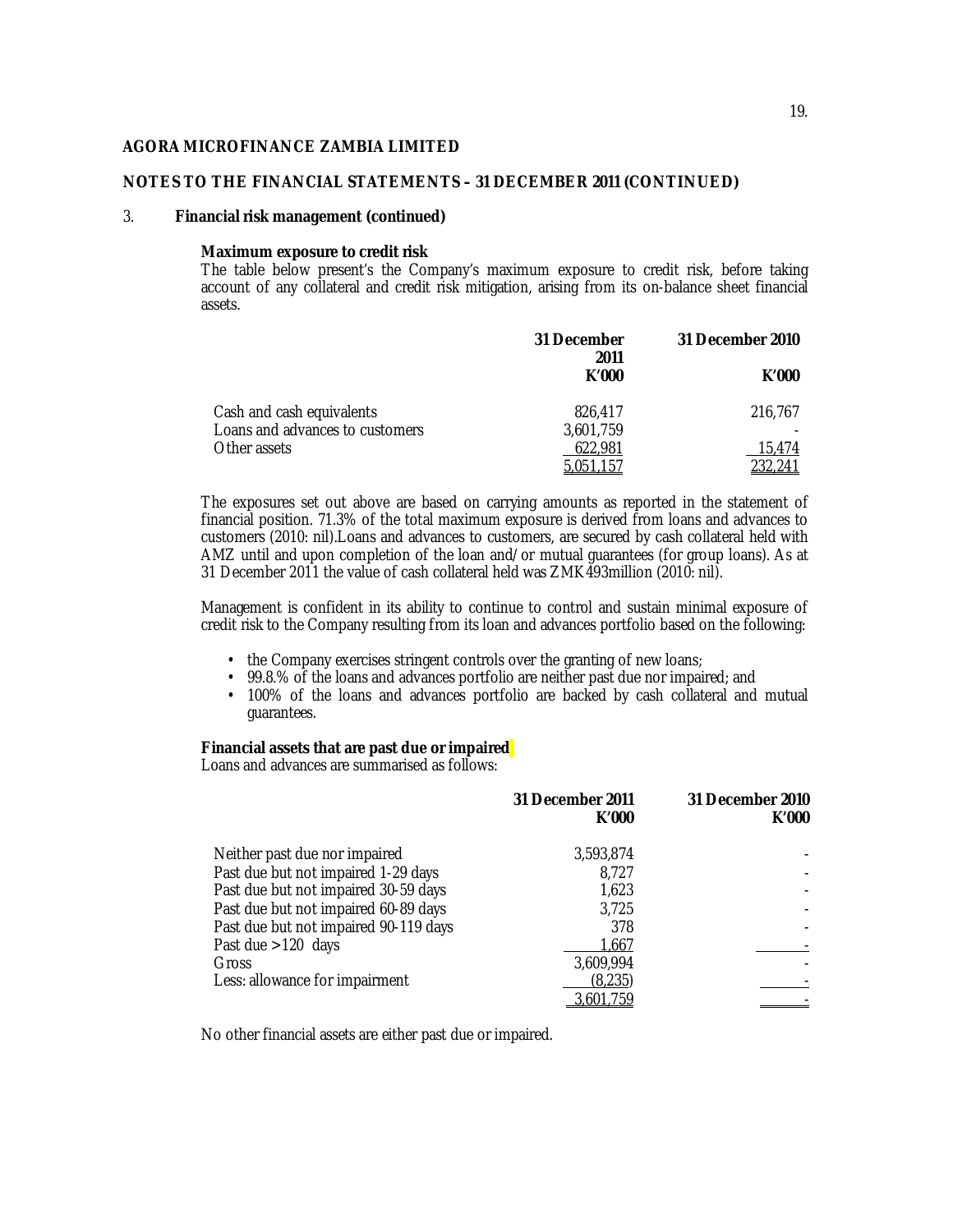## **NOTES TO THE FINANCIAL STATEMENTS – 31 DECEMBER 2011 (CONTINUED)**

#### 3. **Financial risk management (continued)**

Loans and advances less than 120 days past due are not considered impaired, unless other information is available to indicate the contrary. However, all loans are assessed for impairment on a collective basis. Collectively assessed provisions are considered on a portfolio basis, to reflect the homogeneous nature of the assets. Apercentage of the portfolio is impaired by evaluating the ageing of missed payments combined with the historical recoveryrates for that particular portfolio. The gross impaired loans are quoted without taking account of any collateral or security held, which could reduce the potential loss.

## **Concentrations of risk of financial assets with credit risk exposure**

Industry sector risk concentrations within the customer loan portfolio was as follows:

|                                      | 31 December 2011 | 31 December<br>2010 |
|--------------------------------------|------------------|---------------------|
|                                      | K'000            | K'000               |
| Agriculture and allied               | 1,368,642        |                     |
| Manufacturing, mining and production | 64,376           |                     |
| Trade and services                   | 2,150,408        |                     |
| Other                                | 26,568           |                     |
|                                      | ፣ 609.994        |                     |

# (b) **Liquidity risk**

Liquidity risk is the risk that the Company is unable to meet its payment obligations associated with its financial liabilities as they fall due or is unable to replace funds when they are withdrawn.

The following table presents the contractual maturities of the Company's financial liabilities on an undiscounted cash flow basis.

|                                        | On<br>demand            | Less than 3<br>months | More than 3<br>months but<br>not more<br>than 1 year | <b>More</b><br>than 1<br>year | Total                             |
|----------------------------------------|-------------------------|-----------------------|------------------------------------------------------|-------------------------------|-----------------------------------|
| 31 December 2011                       | K'000                   | K'000                 | K'000                                                | K'000                         | K'000                             |
| Other liabilities<br><b>Borrowings</b> | 414,354<br>414,354      | 23,016<br>23,016      | 465.659<br>500,000<br>965,659                        | 785<br>3,294,000<br>3,294,785 | 903,814<br>3,794,000<br>4,697,814 |
| 31 December 2010                       |                         |                       |                                                      |                               |                                   |
| Other liabilities<br><b>Borrowings</b> | 36,213<br><u>36,213</u> |                       |                                                      |                               | 36,213<br>36,213                  |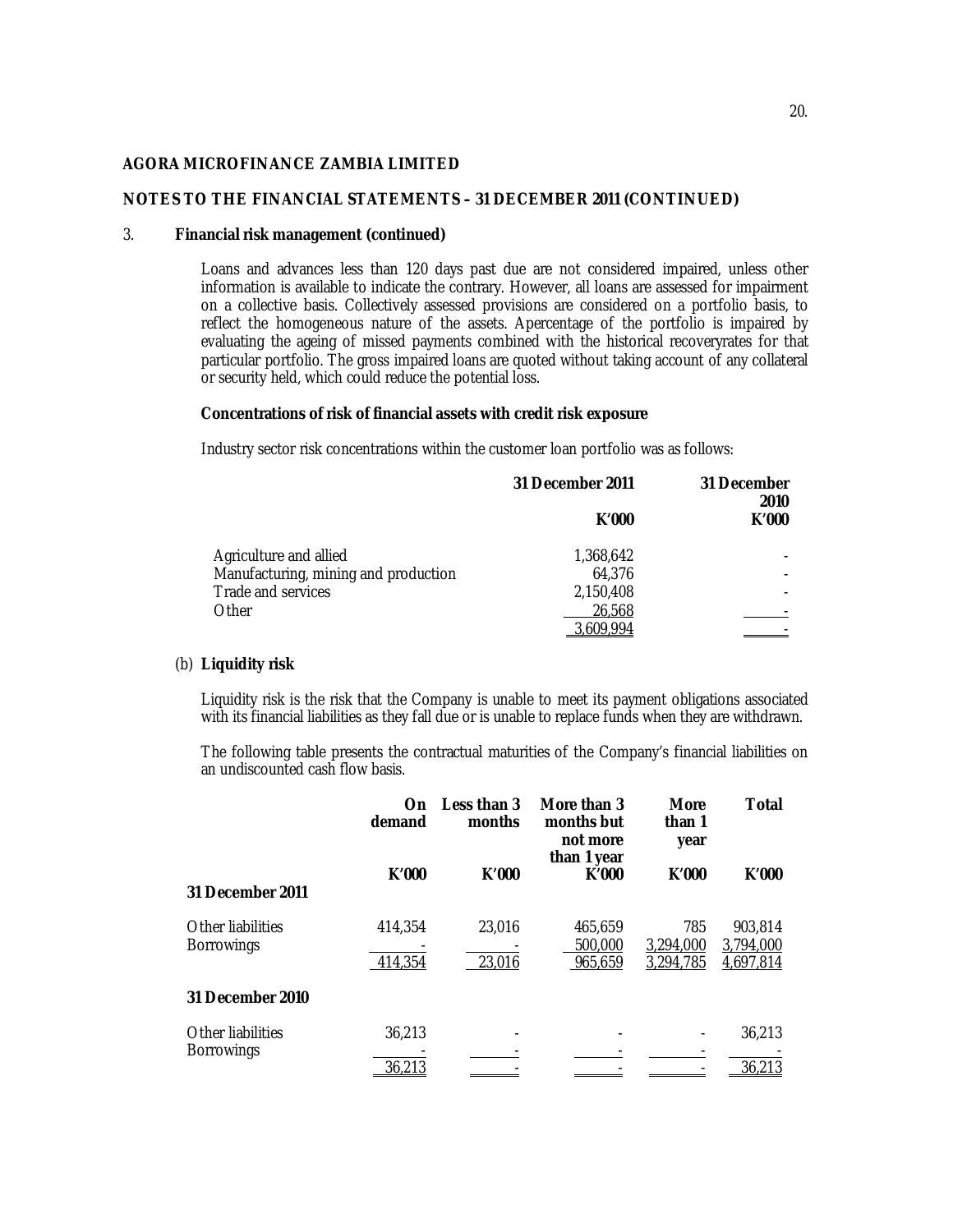## **NOTES TO THE FINANCIAL STATEMENTS – 31 DECEMBER 2011 (CONTINUED)**

#### 3. **Financial risk management (continued)**

#### (c) **Market risk**

Market risk is the risk that changes in market prices, which include currency exchange rates and interest rates, will affect the fair value or future cash flows of a financial instrument. Market risk arises from open positions in interest rates and foreign currencies, both of which are exposed to general and specific market movements and changes in the level of volatility. The objective of market risk management is to manage and control market risk exposures within acceptable limits, while optimising the return on risk. Overall responsibility for managing market risk rests with the Audit and Finance Committee. Management is responsible for the development of detailed risk management policies and for the day to day implementation of those policies.

#### **Currency risk**

The Company has material currency assets and liabilities resulting from its funding structure whereby it obtains US\$ denominated loans as financing. The Company maintains US\$ assets to match these liabilities as long as possible, although at this start up stage of operations, the Company's requirement for Kwacha means that it translates the majority of these US\$ balances into Kwacha in order to fund the expansion of its loan portfolio. As the Company expands it anticipates developing its hedging strategy.

The table below summarises the Company's exposure to US\$ exchange rate risk at 31 December:

|                                         | 31 December<br>2011<br>K'000 | 31 December<br>2010<br>K'000 |
|-----------------------------------------|------------------------------|------------------------------|
| <b>Assets</b><br>Other receivables      | 500,000                      |                              |
| <b>Liabilities</b><br>Other liabilities | 500,000                      |                              |
| Net on-balance sheet position           |                              |                              |

The Company has an undrawnamountunder itsloan agreement with Agora Microfinance N.V.("AMNV") of K4,527 million or \$900,000 (2010: Knil)

Based on the Company's year end net assets denominated in US\$ the impact of a 10% strengthening or weakening of the Kwacha would result in a no gain or loss (2010: Knil).

#### **Interest rate risk**

The Company takes on exposure to the effects of fluctuations in the prevailing levels of market interest rates. Interest margins may increase or decrease as a result of such changes. The table below summarises the Company's exposure to interest rate risk at 31 December: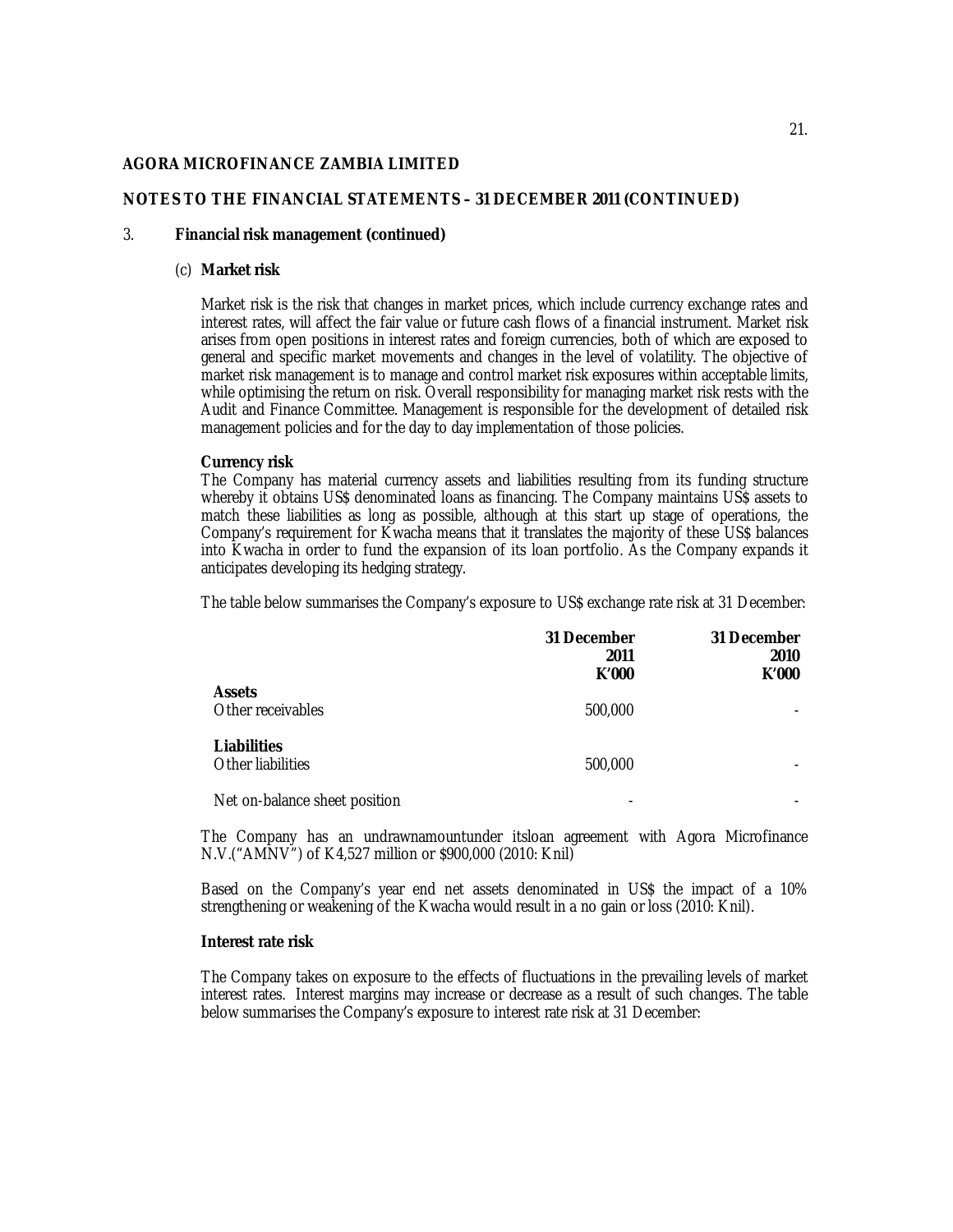## **NOTES TO THE FINANCIAL STATEMENTS – 31 DECEMBER 2011 (CONTINUED)**

#### 3. **Financial risk management (continued)**

|                                                                         | Up to 1<br>month | More than<br>1 month<br>but not<br>more than<br>3 months | More than 3<br>months but<br>not more<br>than 1 year | <b>More</b><br>than 1<br>year | Total     |
|-------------------------------------------------------------------------|------------------|----------------------------------------------------------|------------------------------------------------------|-------------------------------|-----------|
|                                                                         | K'000            | K'000                                                    | K'000                                                | K'000                         | K'000     |
| 31 December 2011<br><b>Assets</b><br>Loans and advances to              |                  |                                                          |                                                      |                               |           |
| customers                                                               | 26,206           | 168,522                                                  | 3,409,516                                            | 5,750                         | 3,609,994 |
| <b>Liabilities</b><br><b>Borrowings</b>                                 |                  |                                                          | 500,000                                              | 3,294,000                     | 3,794,000 |
| 31 December 2010<br><b>Assets</b><br>Loans and advances to<br>customers |                  |                                                          |                                                      |                               |           |
| <b>Liabilities</b><br><b>Borrowings</b>                                 |                  |                                                          |                                                      |                               |           |

The matching and controlled mismatching of the maturities and interest rates of assets and liabilities is fundamental to the management of the Company. It is unusual for financial institutions ever to be completely matched since business transacted is often of uncertain terms and of different types. An unmatched position potentially enhances profitability, but can also increase the risk of losses.

#### (d) **Capital management**

The Company's objectives when managing capital, which is a broader concept than the 'equity' on the statement of financial position, are:

- to comply with the capital requirements set by the Banking and Financial Services Act;
- to safeguard the Company's ability to continue as a going concern, so that it can continue to provide returns for shareholders and benefits for other stakeholders; and
- to maintain a strong capital base to support the development of its business.

Capital adequacy and use of regulatory capital are monitored regularly by management, employing techniques based on the guidelines issued by the Bank of Zambia for supervisory purposes. The required information is filed with the Bank of Zambia on a quarterly basis. The Company is required to maintain a minimum capital of the higher of K25 million and 17% of the risk weighted assets.

The Bank of Zambia requires each Microfinance Institution (MFI), including the Company, to: (a) hold the minimum level of regulatory capital of the higher of K250 million and 15% of the risk weighted assets; (b) maintain a ratio of total regulatory capital to the risk-weighted assets plus risk-weighted off-balance sheet assets (the 'Basel ratio') at or above the required minimum of 10%; (c) maintain primary or tier 1 capital of not less than 5% of total risk weighted assets; and (d) maintain total capital of not less than 10% of risk-weighted assets plus risk-weighted offbalance sheet items.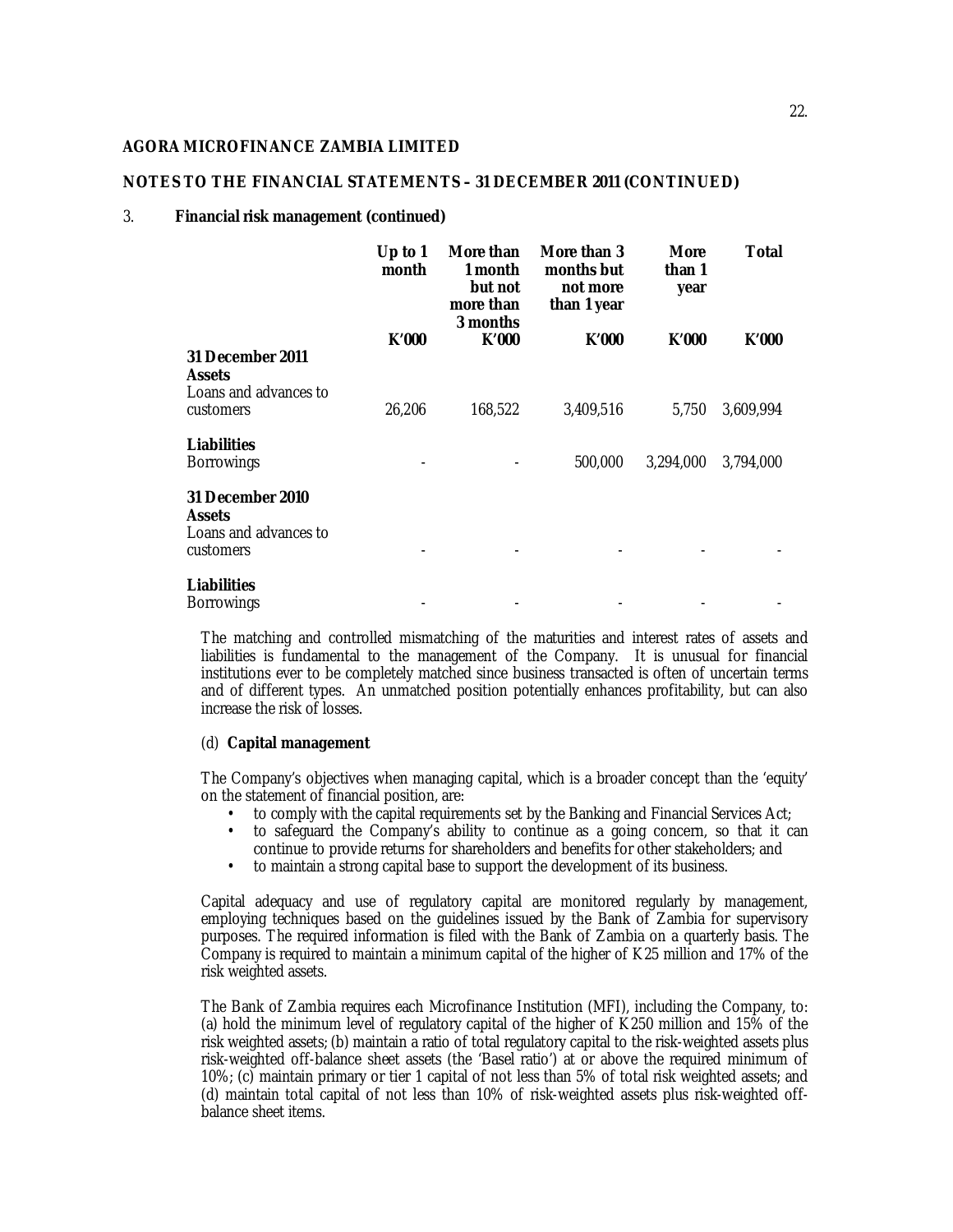## **NOTES TO THE FINANCIAL STATEMENTS – 31 DECEMBER 2011 (CONTINUED)**

#### 3. **Financial risk management (continued)**

The Company's total regulatory capital is divided into two tiers:

- Tier 1 capital (primary capital): common shareholders' equity, qualifying preferred shares, retained earnings and minority interests in the equity of subsidiaries that are less than wholly owned.
- Tier 2 capital (secondary): qualifying preferred shares, 40% of revaluation reserves, subordinate term debt or loan stock with a minimum original term of maturity of over five years (subject to straight line amortisation during the last five years leaving no more than 20% or the original amount outstanding in the final year before redemption) and other capital instruments which the Bank of Zambia may allow. The maximum amount of secondary capital is limited to 100% of primary capital.

Risk weighted assets are measured by means of a hierarchy of four risk weights classified according to the nature of – and reflecting an estimate of the credit risk associated with – each asset and counterparty.

The table below summarises the composition of regulatory capital, total risk weighted assets and the relevant ratios for the Company as at 31 December 2011. No information is provided as at 31 December 2010 as the Companyhad not received its microfinance license and therefore was not regulated by the Bank of Zambia at that time:

| 31 December<br>2011<br>K '000 |
|-------------------------------|
|                               |
| 1,623,802                     |
|                               |
| 1,623,802                     |
|                               |
| 4,388,430                     |
|                               |
| 4,388,430                     |
|                               |
| 37%                           |
| 37%                           |
|                               |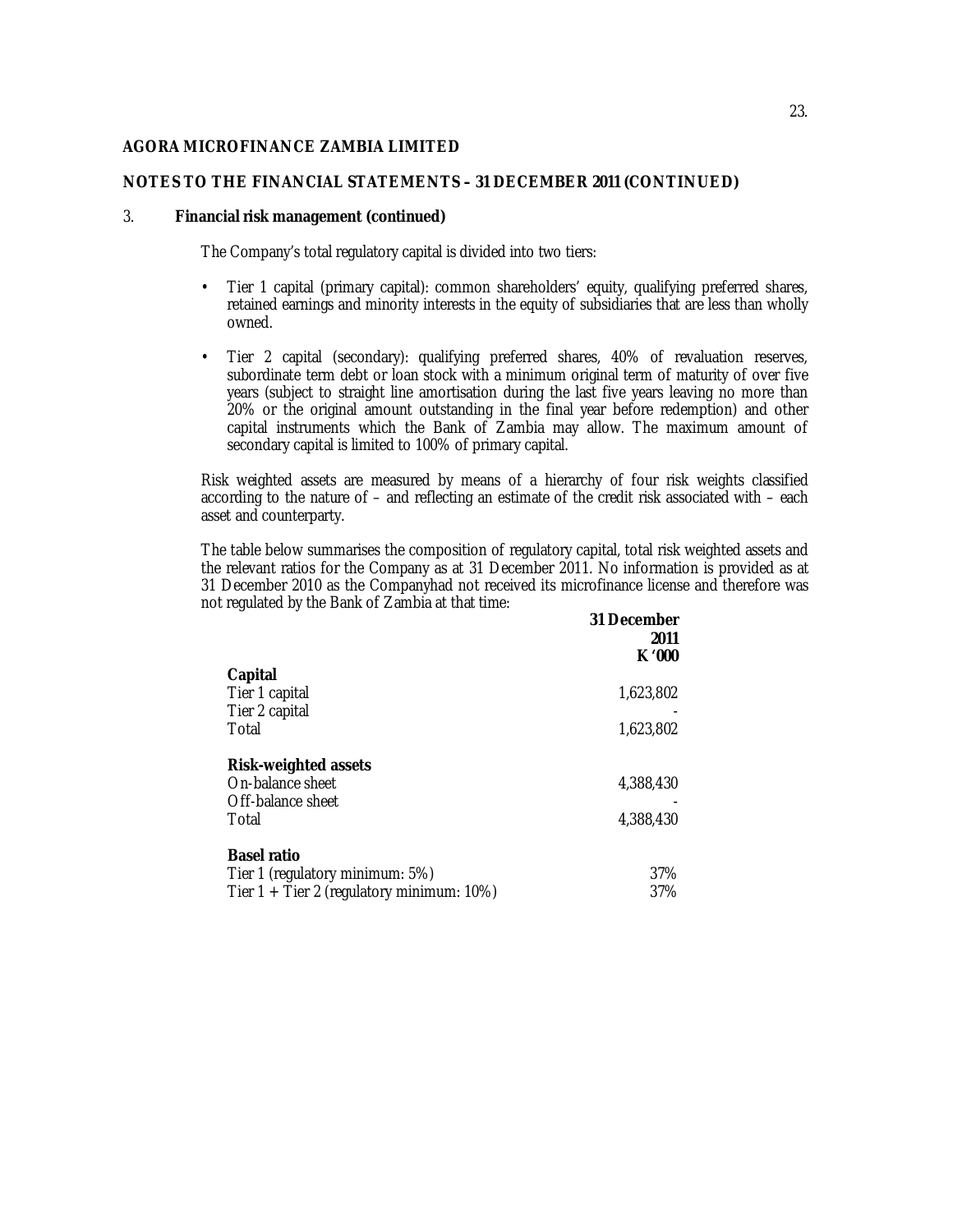## **NOTES TO THE FINANCIAL STATEMENTS – 31 DECEMBER 2011 (CONTINUED)**

#### 3. **Financial risk management (continued)**

The following tables show the computation of both the capital position of the Company and its riskweighted assets as at 31 December 2011:

## **Computation of capital position**

|                                   | 31 December<br>2011 |
|-----------------------------------|---------------------|
|                                   | K '000              |
| Primary (Tier 1) capital          |                     |
| Paid up common shares             | 3.137.753           |
| Retained earnings                 | (1,350,502)         |
| Less:                             |                     |
| Intangible assets                 | (145, 049)          |
| Prepayments                       | (18, 400)           |
| <b>Total primary capital</b>      | 1,623,802           |
| Secondary (Tier 2) capital        |                     |
| Eligible total regulatory capital | 1,623,802           |
| Minimum total capital requirement | 746,033             |
| <b>Excess capital</b>             | 877.769             |

## **Calculation of risk-weighted assets**

|                                      | 31 December 2011      |                                                    |                         |
|--------------------------------------|-----------------------|----------------------------------------------------|-------------------------|
|                                      | <b>Risk</b><br>weight | <b>Balance (net of</b><br>allowance for<br>losses) | Risk-weighted<br>assets |
|                                      |                       | K'000                                              | K'000                   |
| Cash and cash equivalents            | $0\%$                 | 826,417                                            |                         |
| Loans and advances to customers      |                       |                                                    |                         |
| - portion secured by cash            | $0\%$                 | 493,039                                            |                         |
| - issued to or guaranteed by a group | 75%                   | 3,108,721                                          | 2,331,541               |
| Property and equipment               | 100%                  | 550,486                                            | 550,486                 |
| Intangible assets                    | 100%                  | 145,049                                            | 145,049                 |
| Deferred income tax asset            | 100%                  | 738,373                                            | 738,373                 |
| Other assets                         | 100%                  | 622,981                                            | 622,981                 |
| Total risk weighted assets           |                       | 6.485.066                                          | 4,388,430               |

## 4. **Critical accounting estimates and judgements in applying accounting policies**

The Company makes estimates and assumptions concerning the future. Estimates and judgements are continually evaluated and are based on historical experience and other factors, including expectations of future events that are believed to be reasonable under the circumstances. The resulting accounting estimates will, by definition, seldom equal the related actual results. The estimates and assumptions that have a significant risk of causing a material adjustment to the carrying amounts of assets and liabilities within the next financial year are addressed below.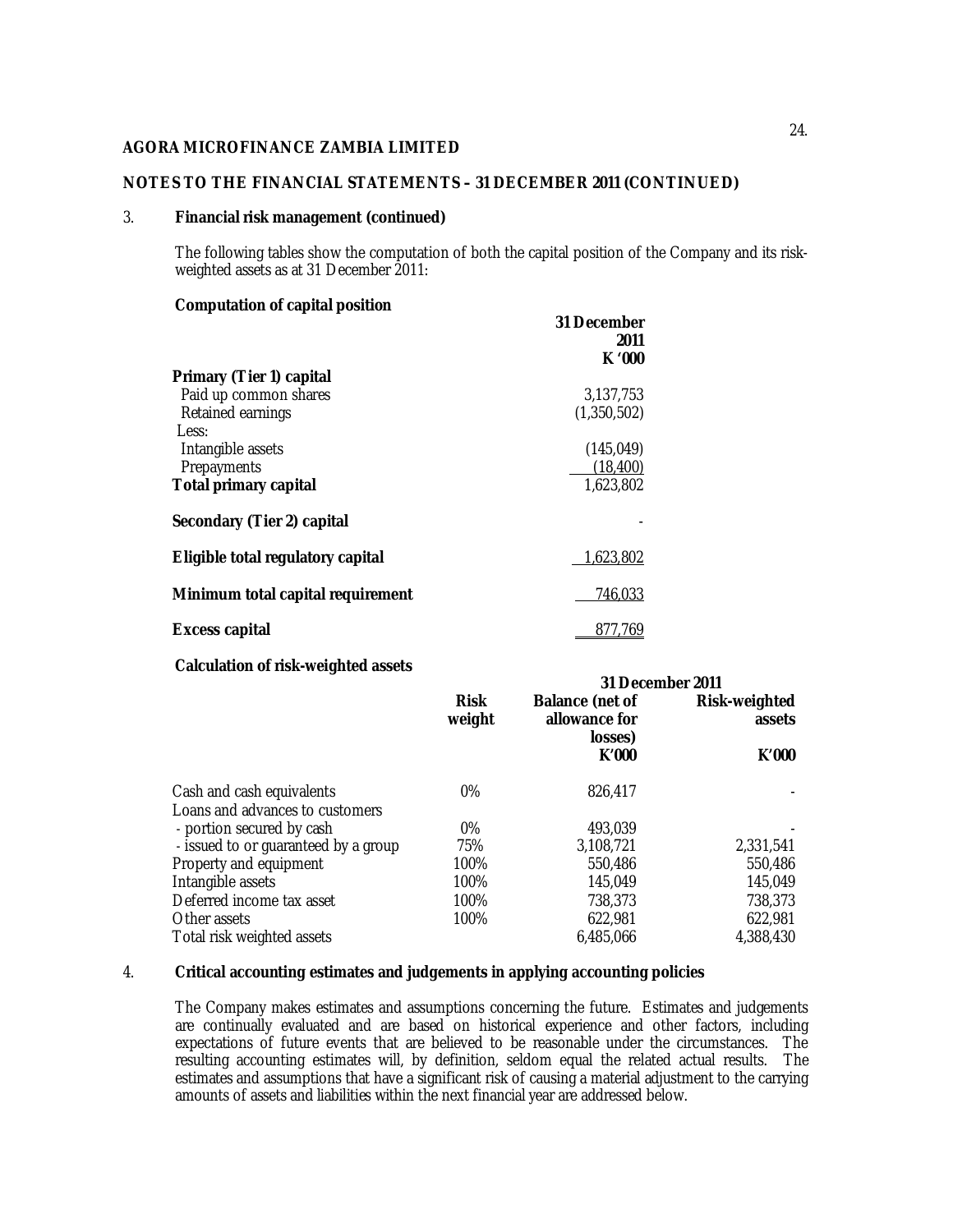## **NOTES TO THE FINANCIAL STATEMENTS – 31 DECEMBER 2011 (CONTINUED)**

#### **Impairment losses on loans and advances**

The Company reviews its loan portfolios to assess impairment at least on a monthly basis. In determining whether an impairment loss should be recorded in the statement of comprehensive income, the Company makes judgements as to whether there is any observable data indicating that there is a measurable decrease in the estimated future cash flows from a portfolio of loans before the decrease can be identified with an individual loan in that portfolio. This evidence may include observable data indicating that there has been an adverse change in the payment status of borrowers in a group, or national or local economic conditions that correlate with defaults on assets in the group. Management uses estimates based on historical loss experience for assets with credit risk characteristics and objective evidence of impairment similar to those in the portfolio when scheduling its future cash flows. The methodology and assumptions used for estimating both the amount and timing of future cash flows are reviewed regularly to reduce any differences between loss estimates and actual loss experience.

#### **Income taxes and deferred tax asset**

The Company is subject to income taxes. Judgement is required in determining the extent that it is probable that taxable profits will be available in the future against which deferred tax assets can be utilised. Based on forecasts, the Company expects to recover its deferred tax assets within the next two years. Further details of deferred tax assets and their expected recovery can be found in Note 15 to the Financial Statements. If the Company's forecasts were 10% higher or lower then the Company would still expect to recover its deferred tax assets within the next two years.

|                |                                        | Year to<br>31 December<br>2011<br>K'000 | 8 months to<br>31 December<br>2010<br>K'000 |
|----------------|----------------------------------------|-----------------------------------------|---------------------------------------------|
| 5.             | Interest income<br>Arising on:         |                                         |                                             |
|                | Loans and advances to customers        | 1.074.085                               |                                             |
| 6.             | <b>Interest expense</b><br>Arising on: |                                         |                                             |
|                | Other borrowings                       | 182,470                                 |                                             |
| 7 <sub>1</sub> | Fee and commission income              |                                         |                                             |
|                | Loan Processing fees                   | 273.998                                 |                                             |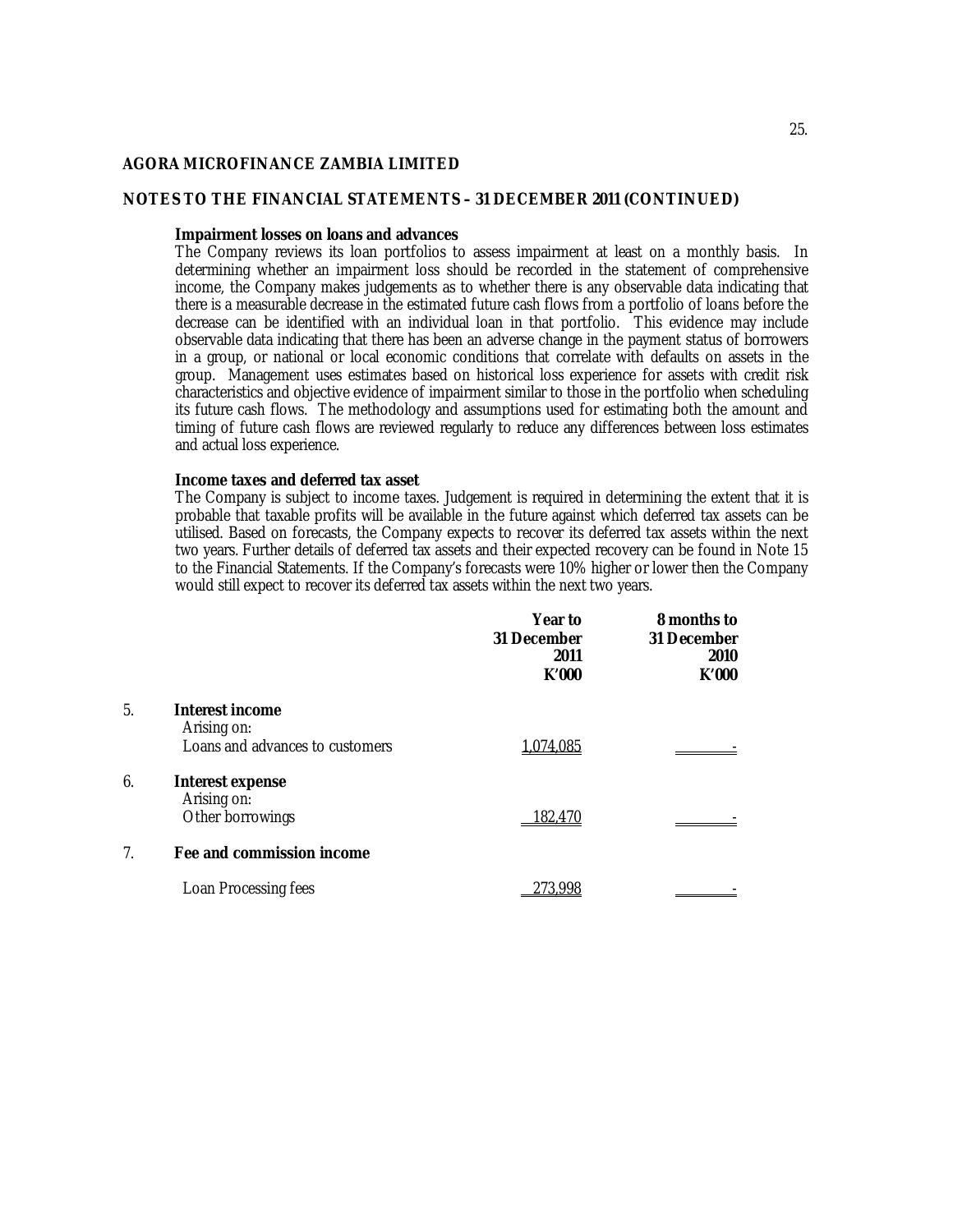## **NOTES TO THE FINANCIAL STATEMENTS – 31 DECEMBER 2011 (CONTINUED)**

#### 8. **Operating expenses**

The following items are included within operating expenses:

|                               | Year to<br>31 December<br>2011<br>K'000 | 8 months to<br>31 December<br>2010<br>K'000 |
|-------------------------------|-----------------------------------------|---------------------------------------------|
| Employee benefits expense     | 1,387,769                               | 447.664                                     |
| Depreciation and amortisation | 88,758                                  | 9,822                                       |
| Auditors' remuneration        | 45,935                                  | 36,213                                      |
| Other operating expenses      | 849,829                                 | 362,522                                     |
|                               | 2,372,291                               | 856,221                                     |

# 9. **Employee benefits expense**

The following items are included within employee benefits expense:

|     |                                                                         | Year to<br>31 December<br>2011<br>K'000 | 8 months to<br>31 December<br>2010<br>K'000 |
|-----|-------------------------------------------------------------------------|-----------------------------------------|---------------------------------------------|
|     | Retirement benefit costs:<br>- National Social Security Fund<br>(NAPSA) | 65.476                                  | 14.373                                      |
| 10. | Income tax credit                                                       | Year to                                 | 8 months to                                 |
|     | <b>Tax Credit</b><br>(a)                                                | 31 December<br>2011<br>K'000            | 31 December<br>2010<br>K'000                |
|     | Deferred tax                                                            | 441.249                                 | 297.124                                     |

(b) The tax on the Company's profit before income tax differs from the theoretical amount that would arise using the statutory income tax rate as follows:

|                                                           | Year to<br>31 December<br>2011<br>K'000 | 8 months to<br>31 December<br>2010<br>K '000 |
|-----------------------------------------------------------|-----------------------------------------|----------------------------------------------|
| Loss before income tax                                    | (1,232,654)                             | (856, 221)                                   |
| Tax calculated at the statutory<br>income tax rate of 35% | 431,429                                 | 299,677                                      |
| Tax effect of:<br>Expenses not deductible for tax         |                                         |                                              |
| purposes                                                  | (15,901)                                | (6, 287)                                     |
| Capital allowances                                        | 25,721                                  | 3.734                                        |
|                                                           |                                         |                                              |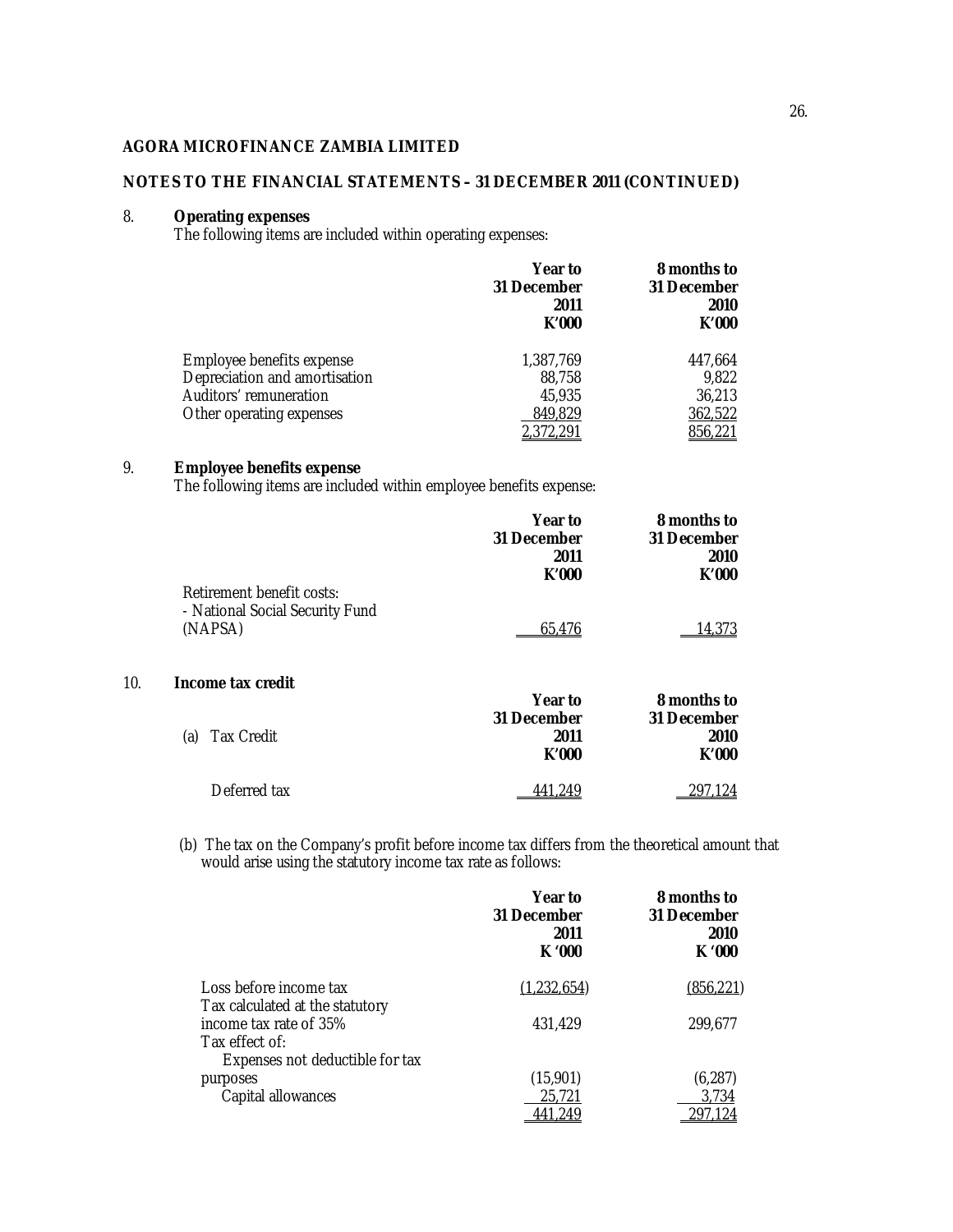# **NOTES TO THE FINANCIAL STATEMENTS – 31 DECEMBER 2011 (CONTINUED)**

| 11. | Cash and cash equivalents                                                                     | 31 December<br>2011<br>K'000                         | 31 December<br>2010<br>K'000     |
|-----|-----------------------------------------------------------------------------------------------|------------------------------------------------------|----------------------------------|
|     | Cash on hand<br><b>Balances with banks</b>                                                    | 2,001<br>824,416<br>826,417                          | 942<br>215,825<br><u>216,767</u> |
| 12. | Loans and advances to customers                                                               | 31 December                                          | 31 December                      |
|     | (a)<br>Summary                                                                                | 2011<br>K'000                                        | 2010<br>K'000                    |
|     | Gross Ioans and advances<br>Less: Provision for impairment of<br>loans and advances           | 3,609,994                                            |                                  |
|     | -Individually assessed<br>-Collectively assessed                                              | (8, 235)<br>3,601,759                                |                                  |
|     | Maturity period<br>(b)                                                                        | 31 December<br>2011<br>K '000                        | 31 December<br>2010<br>K '000    |
|     | Within 1 month<br>Between 1 to 3 months<br>Between 3 months and 1 year<br>Greater than 1 year | 26,206<br>168,522<br>3,409,516<br>5,750<br>3,609,994 |                                  |

(c) Movements in provisions for impairment of loans and advances are as follows:

|                         | 31 December<br>2011<br>K '000 | 31 December<br>2010<br>K '000 |
|-------------------------|-------------------------------|-------------------------------|
| At start of year        |                               |                               |
| Impairment for the year | 8,235                         |                               |
| At end of year          | 8.235                         |                               |

All impaired loans have been written down to their estimated recoverable amount. The aggregate carrying amount of impaired loans at 31 December 2011 was K16.1 million (2010: Knil.).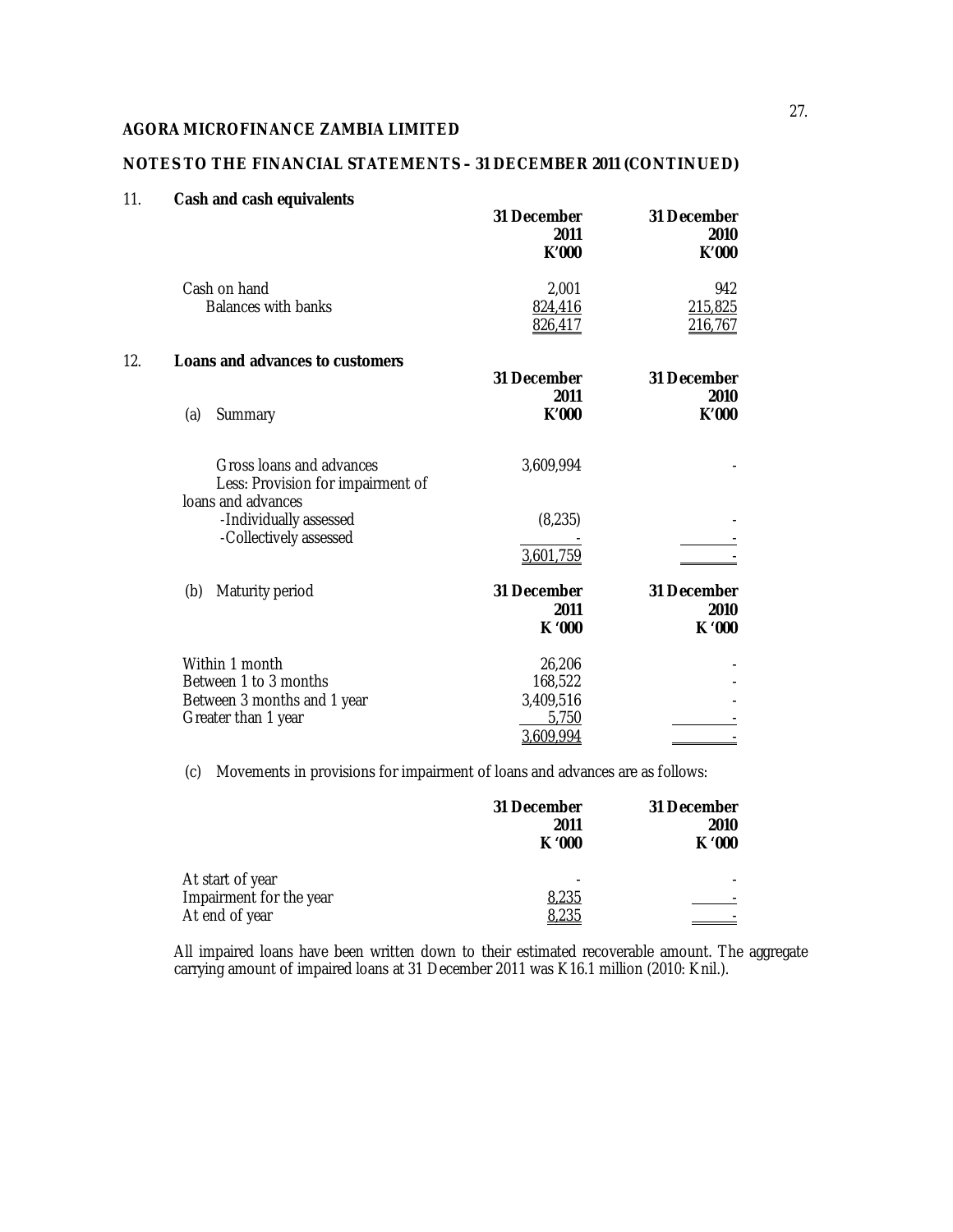# **NOTES TO THE FINANCIAL STATEMENTS – 31 DECEMBER 2011 (CONTINUED)**

# 13. **Property and equipment**

14. **Intangible assets**

| <b>Γιυμειτή από εγαιρπιστι</b>                                                    | Motor vehicles office equipmt<br>K'000 | Computer &<br>K'000          | <b>Furniture and</b><br>fittings<br>K'000 | <b>Total</b><br>K'000        |
|-----------------------------------------------------------------------------------|----------------------------------------|------------------------------|-------------------------------------------|------------------------------|
| 31 December 2010                                                                  |                                        |                              |                                           |                              |
| Cost<br>Additions<br>At 31 December 2010                                          |                                        | 58,016<br>58,016             | 23,950<br>23,950                          | 81,966<br>81,966             |
| Depreciation<br>Charge for the year<br>At 31 December 2010                        |                                        | 6,329<br>6,329               | 3,493<br>3,493                            | 9,822<br>9,822               |
| 31 December 2011<br>Cost<br>At 1 January 2011<br>Additions<br>At 31 December 2011 | 413,694<br>413,694                     | 58,016<br>108,075<br>166,091 | 23,950<br>45,250<br>69,200                | 81,966<br>567,019<br>648,985 |
| Depreciation<br>At 1 January 2011<br>Charge for the year<br>At 31 December 2011   | 45,422<br>45,422                       | 6,329<br>31,252<br>37,581    | 3,493<br>12,003<br>15,496                 | 9,822<br>88,677<br>98,499    |
| Net book value<br>At 31 December 2010                                             |                                        | 51,687                       | 20,457                                    | 72,144                       |
| At 31 December 2011                                                               | 368,272                                | 128,510                      | 53,704                                    | 550,486                      |
| Intangible assets                                                                 |                                        |                              | 31 December<br>2011<br>K'000              | 31 December<br>2010<br>K'000 |
| Cost<br>At start of year<br>Additions<br>At end of year                           |                                        |                              | 145,130<br>145,130                        |                              |
| <b>Amortisation</b><br>At start of year<br>Charge for the year<br>At end of year  |                                        |                              | 81<br>81                                  |                              |
| Net book value                                                                    |                                        |                              |                                           |                              |

**Net book value** At 31 December 2010 - - At 31 December 2011 145,049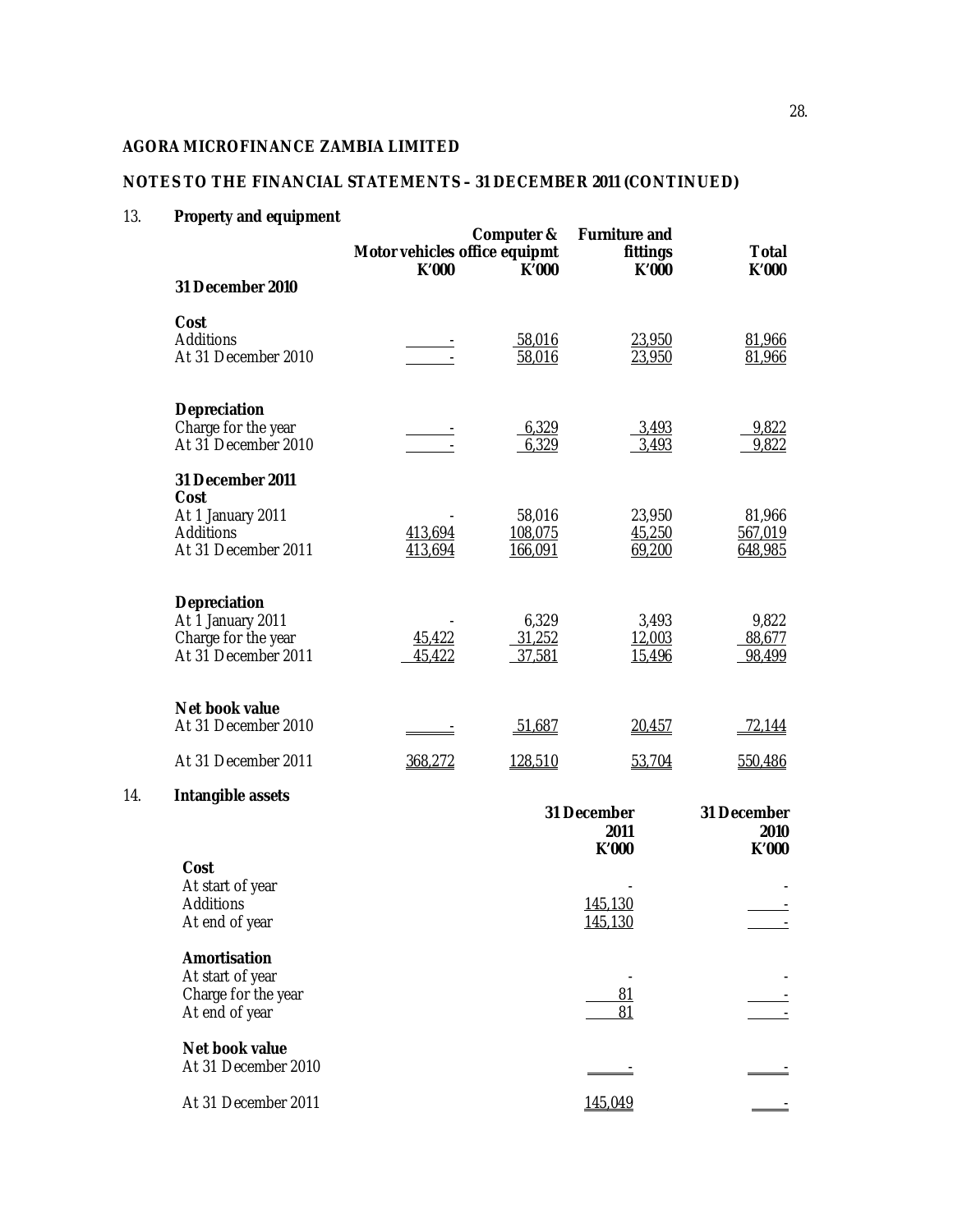## **NOTES TO THE FINANCIAL STATEMENTS – 31 DECEMBER 2011 (CONTINUED)**

## 15. **Deferred income tax assets**

a) Deferred income tax is calculated using the enacted income tax rate of 35%. The movement on the deferred income tax account is as follows:

|                                   | Year to<br>31 December<br>2011<br>K'000 | 8 months to<br>31 December<br>2010<br>K'000 |
|-----------------------------------|-----------------------------------------|---------------------------------------------|
| At start of year                  | 297.124                                 |                                             |
| Income statement credit (Note 10) | 441,249                                 | 297,124                                     |
| At end of year                    | <u>738,373</u>                          | 297.124                                     |

b) The deferred income tax asset and deferred income tax credit in the statement of comprehensive income are attributable to the following items:

|                                                                    | <b>Trading</b><br><b>losses</b><br>K'000 | Capital<br>allowances<br>K'000 | Total<br>K'000     |
|--------------------------------------------------------------------|------------------------------------------|--------------------------------|--------------------|
| Credited / (charged) to income<br>statement<br>At 31 December 2010 | 300,858<br>300,858                       | (3,734)<br>(3,734)             | 297,124<br>297,124 |
| Credited / (charged) to income<br>statement<br>At 31 December 2011 | 466,970<br>767,828                       | (25,721)<br>(29, 455)          | 441,249<br>738,373 |

(c) Deferred tax assets are expected to be recovered as follows:

|     |                                                                              | 31 December<br>2011<br>K'000          | 31 December<br>2010<br>K '000 |
|-----|------------------------------------------------------------------------------|---------------------------------------|-------------------------------|
|     | Within twelve months                                                         | 32                                    |                               |
|     | After twelve months<br>At end of year                                        | 738,341<br>738,373                    | 297,124<br>297,124            |
| 16. | <b>Other assets</b>                                                          | 31 December<br>2011<br>K'000          | 31 December<br>2010<br>K'000  |
|     | Accrued interest receivable<br>Prepayments<br>Staff debtors<br>Other debtors | 93,621<br>18,400<br>10,959<br>500,001 | 11,574<br>3,900<br>15.474     |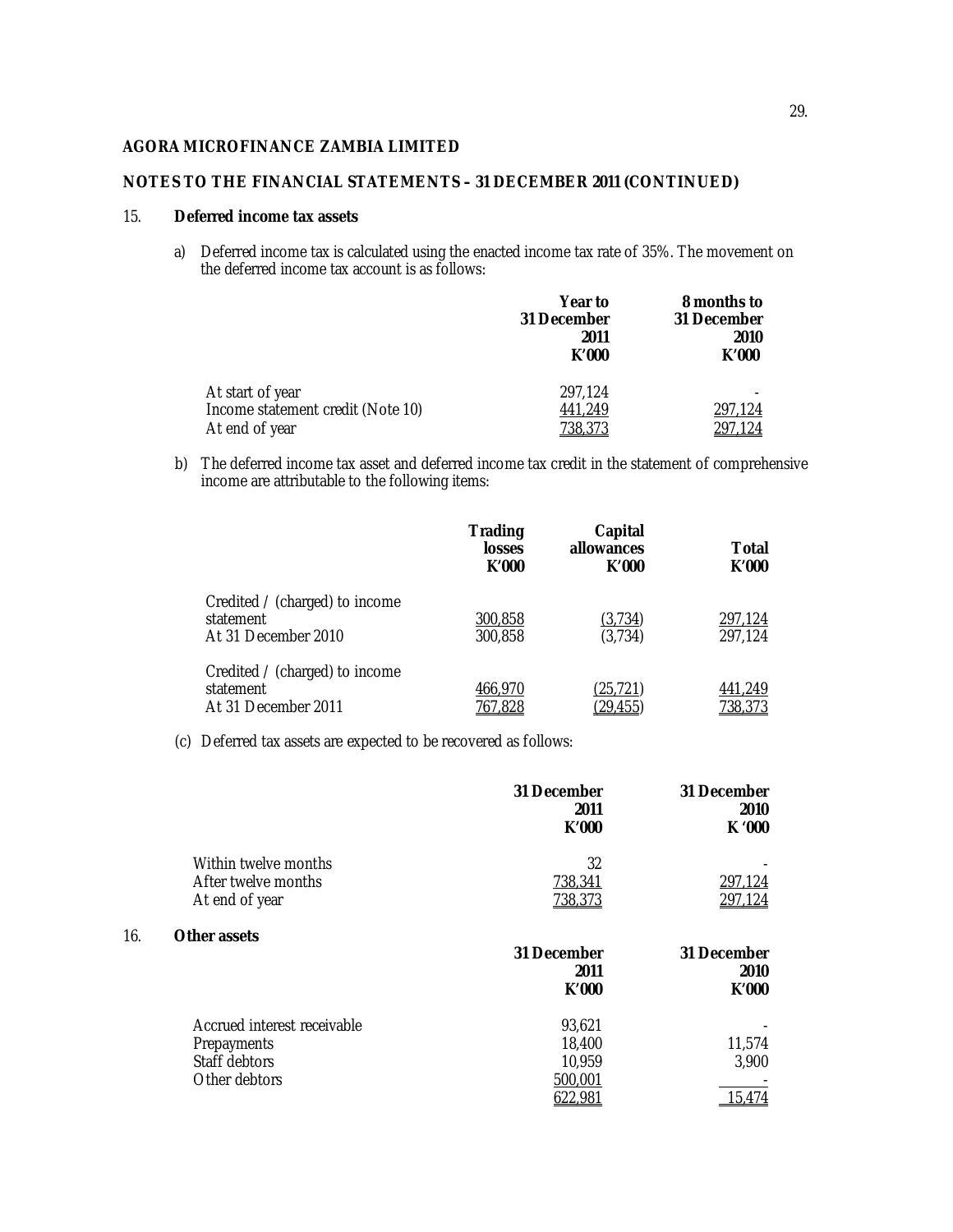## **NOTES TO THE FINANCIAL STATEMENTS – 31 DECEMBER 2011 (CONTINUED)**

|     |                                                                | 31 December<br>2011<br>K'000 | 31 December<br>2010<br>K'000 |
|-----|----------------------------------------------------------------|------------------------------|------------------------------|
| 17. | <b>Other liabilities</b>                                       |                              |                              |
|     | Cash collateral<br>Accrued interest payable                    | 493,039<br>180,842           |                              |
|     | PAYE and pension contributions<br>Other creditors and accruals | 42,658<br>187,275<br>903,814 | 25,164<br>11,049<br>36,213   |
| 18. | <b>Borrowings</b>                                              | 31 December<br>2011<br>K'000 | 31 December<br>2010<br>K'000 |
|     | <b>Borrowings</b>                                              | 3,794,000                    |                              |

## 19. **Share capital**

The total authorised number of ordinary shares is 5,000,000 with a par value of K 10,000 per share. The authorised share capital is split between A class ordinary shares attached to which are voting rights and B class ordinary shares which do not have voting rights. There are 95,000 authorised A class ordinary shares and 4,905,000 authorised B class ordinary shares.

The following movements in share capital occurred during the period:

|                          | Number of<br>A class<br>shares | Number of<br><b>B</b> class<br>shares | Total<br>K'000 |
|--------------------------|--------------------------------|---------------------------------------|----------------|
| Issued during the period | 95,000                         |                                       | 950,000        |
| At 31 December 2010      | 95,000                         |                                       | 950,000        |
| Issued during the period |                                | 218,775                               | 2,187,753      |
| At 31 December 2011      | 95,000                         | 218,775                               | 3,137,753      |

All issued shares are fully paid.

## 20. **Contributions by shareholders**

During 2010 a number of pre-operating expenses were incurred before the Company was registered. The expenses, amounting to K174.4 million were accounted for as contributions by shareholders. During 2011 these contributions were converted into B class shares.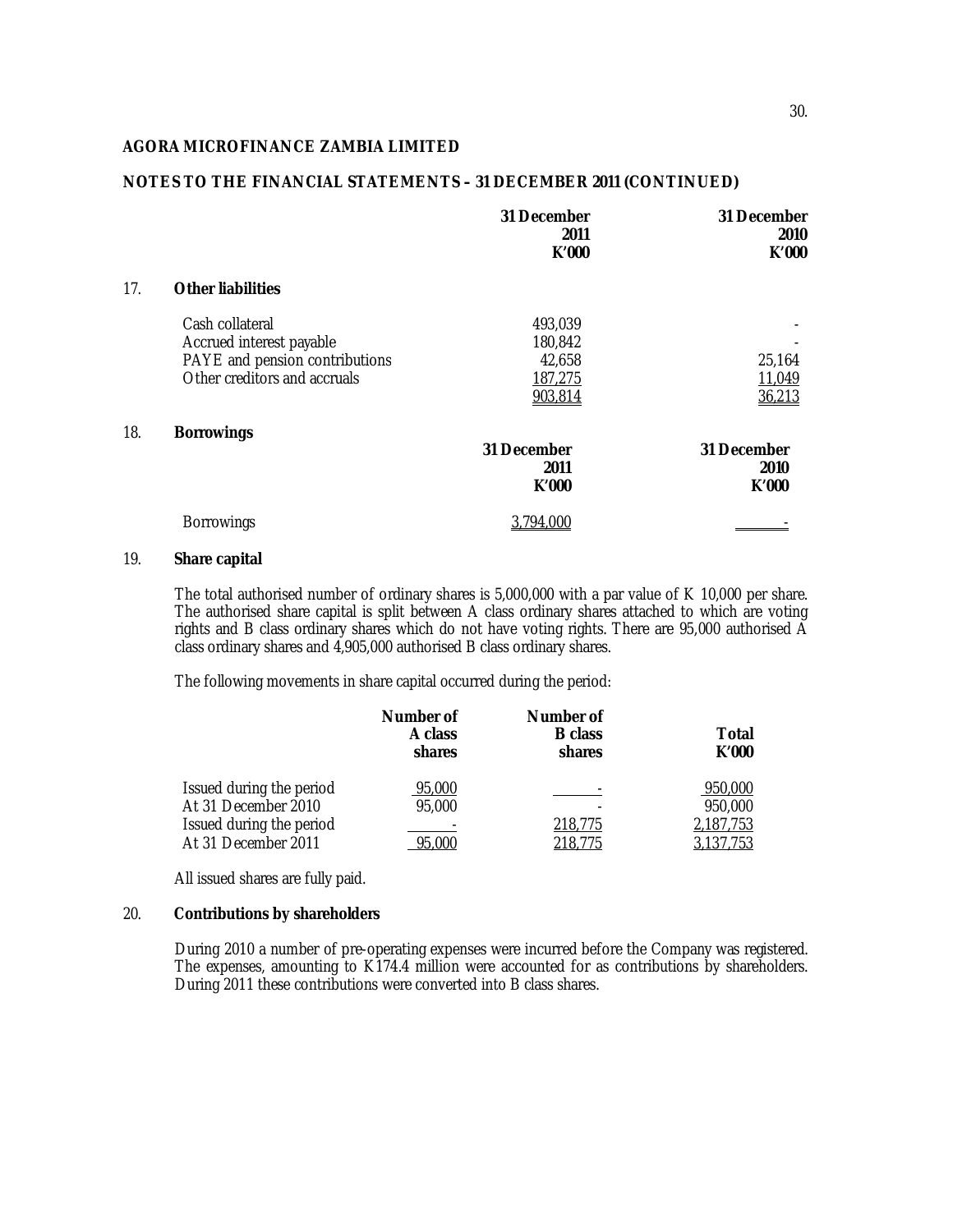## **NOTES TO THE FINANCIAL STATEMENTS – 31 DECEMBER 2011 (CONTINUED)**

#### 21. **Related party transactions**

(a) As at 31 December 2011, the Company had, as borrower, entered into the following loan agreements with related parties:

|            | Type of Loan | <b>Maturity</b> | <b>Interest</b><br>Rate | Principal<br>US\$ | Drawdown<br>US\$ |
|------------|--------------|-----------------|-------------------------|-------------------|------------------|
| Moringaway | Convertible  | 1 Feb 2015      | 11.6%                   | 1.000.000         | 700,000          |
| AMNV       | Convertible  | 28 Dec 2012     | 5.0%                    | 1.000.000         | 100.000          |

(b) The following loan with a related party was also in place during the year but had been repaid by 31 December 2011:

|                      | <b>Type of Loan</b> | <b>Maturity</b> | Rate | Interest Principal<br>US\$ |
|----------------------|---------------------|-----------------|------|----------------------------|
| Marcus Fedder Bridge |                     | 21 Nov 2011     | 7.5% | 100,000                    |

(c) Interest charged during 2011 on each of these loans was as follows:

|               | K'000   |
|---------------|---------|
| Moringaway    | 180,568 |
| AMNV          | 274     |
| Marcus Fedder | 1.628   |

- (d) During 2010 and as at 31 December 2010, the Company had no loan agreements with related parties.
- (e) Key management compensation for the purposes of related party disclosures key management comprises the CEO and CFO. The directors believe that they exclusively comprise the key management personnel of the company, with the authority and responsibility for planning, directing and controlling, directly or indirectly, its activities.

|                                                                                    | 31 December<br>2011<br>K'000 | 31 December<br>2010<br>K'000 |
|------------------------------------------------------------------------------------|------------------------------|------------------------------|
| Salaries and other short-term employment benefits<br>Company pension contributions | 396.672<br>12,807<br>409.479 | 336.753<br>7,651<br>344,404  |

## 22. **Contingent liabilities and commitments**

There were no significant contingent liabilities or commitments during the year or at the reporting date.

## 23. **Subsequent events**

There have been no material events occurring between the statement of financial position date and the date of signing this report.